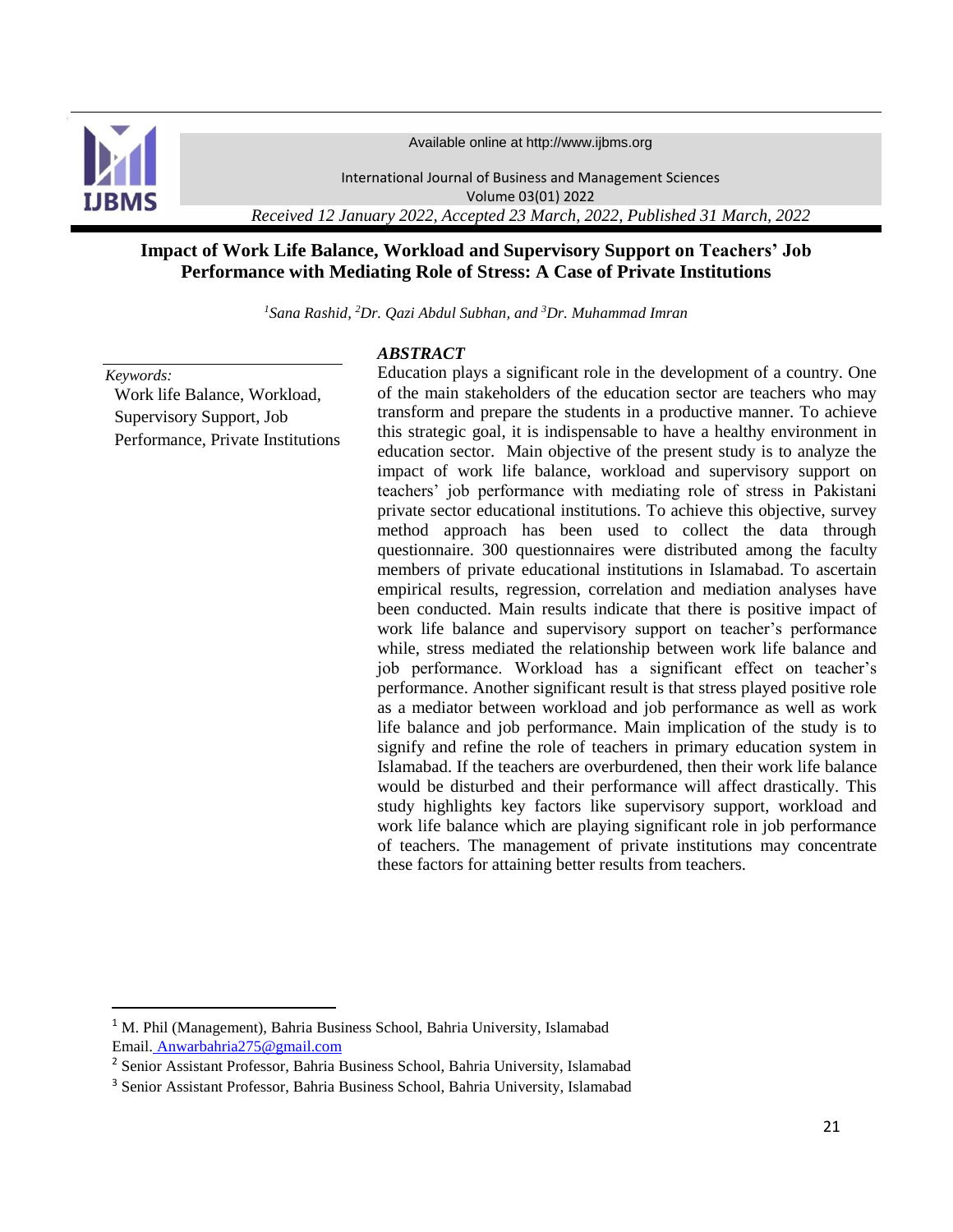#### **INTRODUCTION**

A well-developed education sector enables countries to meet global demands of the twenty-first century by laying down the foundation for a progressive society. It is also a perquisite for developing and maintaining high quality human capital needed in developing countries like Pakistan (Pakistan Education Statistics, 2017). Pakistan lies in lower echelon among countries in terms of national spending on education sector as the share of education in GDP was 1.5% for the fiscal year 2019-20. However, on the positive side Pakistan has managed to sign the Sustainable Development Goals agenda 2030 (SDG) that aims at providing free primary and secondary education to all boys and girls, eliminating gender disparities, providing better education facilities and increasing the supply of qualified teachers (Ministry of Federal Education and Professional Training, 2017).

As a result, Pakistan has seen an increase in the number of institutions both public and private reached to 273.4 thousand during 2018-19 as compared to 262.1 thousand during 2017-18. However, the number of institutes is estimated to increase to 279.4 thousand in 2019-20 (The World Bank, 2020). This quantitative expansion in numbers as depicted in the education statistics report has still not brought about the transformation needed. One of the pertaining causes of this has been the lacking job performance of teachers (Ailaan, 2014).

The education sector depends on the quality of teachers because educational process is influenced by teachers' job performance. Efficient performance of teacher's is vital for improving the education sector (Yusoff et al., 2014). Teachers in private intuitions have expressed much concern over their performance in the classroom. (Aliaan, 2014) asserts that these teachers are highly motivated to improve their performance however lack of teaching aid and excessive work load tends to hamper their performance. Teacher's performance in private schools is also deteriorating as teachers are unable to reach their full potential due to long working hours and workload that impede their performance in the classrooms while they try to meet short deadlines (Au & Ahmed, 2016).

These teachers have an ambiguous job description and no formal training. They are in dire need of assistance from their supervisors in form of training sessions, aid in making lesson plans and developing instructional aid (Behlol & Parveen, 2013, Yousaf et al., 2018). They are assigned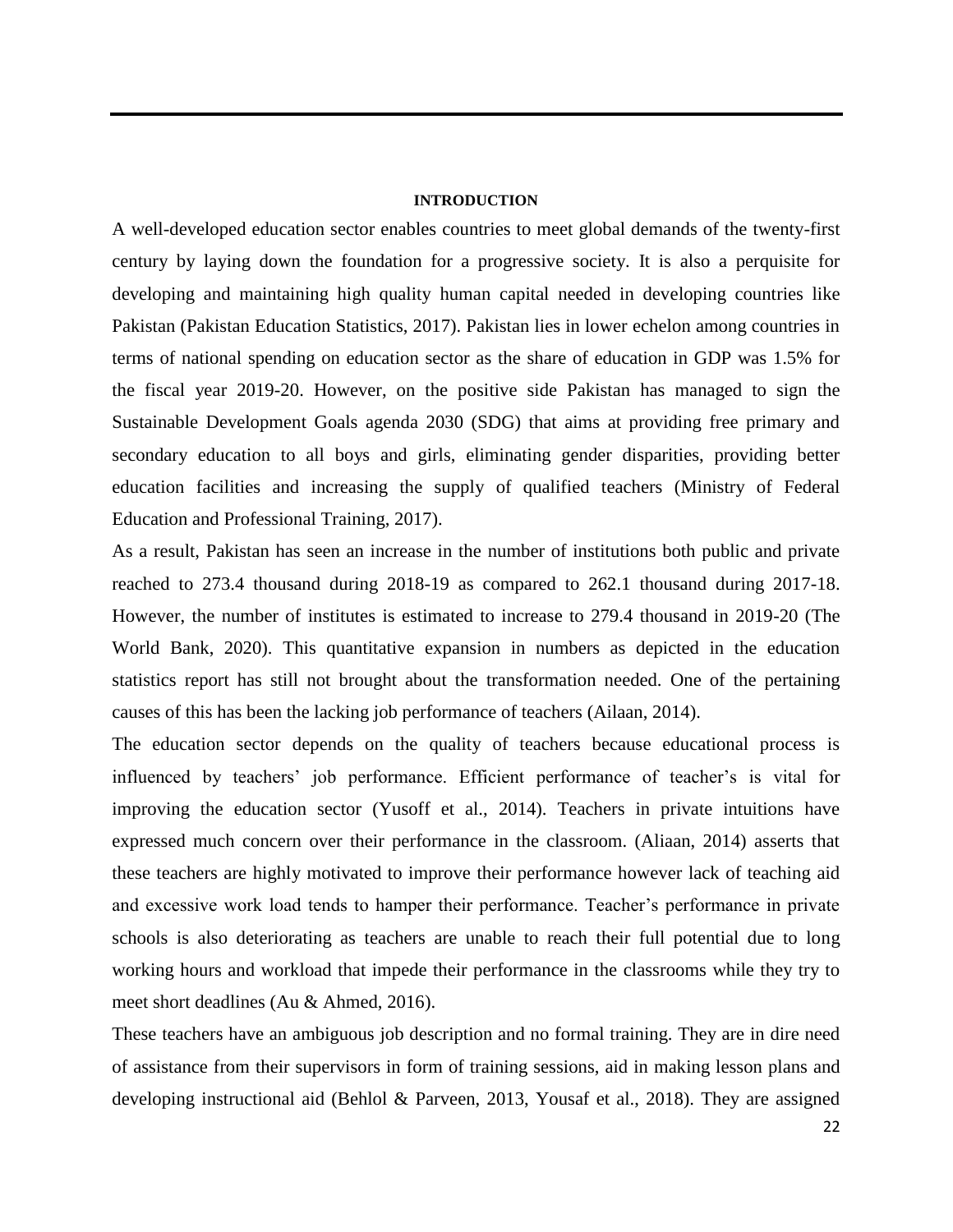administrative and academic duties simultaneously, creating a burden that is unmanageable. Therefore, they are unable to complete their duties on time and ultimately do poorly on their performance appraisal. This decline in performance of teachers in private institutes affects the student learning and the organizational performance as a whole (Sarwar et al., 2012). Hence, as teachers' jobs expand to include numerous duties apart from just teaching, factors like lack of supervisory support, increasing workload levels and lack of work life balance play a vital role in impeding teachers job performance (Kamran & Zafar, 2014, Zulkarnain et al., 2018, Soomro et al., 2018, Ailaan, 2014, Yousaf et al., 2018).

Teacher's job in Pakistan remains stressful due to the lack of administrative support, increasing workload and job insecurity which eventually reduce their morale and their performance at work (Au & Ahmed, 2016)(Khan et al., 2014).With burgeoning workload teacher's stress level at work rises, creating time constraints which cannot be met by the teachers. In turn teachers spend long hours at work or take work home making them incapable of being productive at work. (Zulkarnain et al., 2018).

Against this background, the aim of this study is to examine the influence of workload, work-life balance and supervisor support with stress as a mediator on job performance of teachers in private institutions of Islamabad. With increasing number of teachers entering the private sector in Islamabad, teachers' job performance needs to be scrutinized in order to comprehend which factors will be beneficial to their performance (Pakistan Education Statistics, 2017). This investigation may provide empirical evidence linking teachers' performance to the stress they face at work, increasing workload and their work life balance. Moreover, the existing gaps in supervisor support literature in Pakistan, especially in the education sector create a need to fully examine its role in enhancing performance of the academic staff.

To shed light on this issue, it is important to identify that either supervisor support affects employees' job performance. It is also imminent that academic institutions better understand the needs of their teaching staff and mold their existing policies to ensure increased performance at work (Zukerman et al., 2018). By studying the detrimental impacts of increasing workload, lack of supervisor support and deteriorating work life balance on teacher's job performance, education institutes can better understand the need for stronger administrative support that is still lacking in the education institution (Yousaf et al., 2018).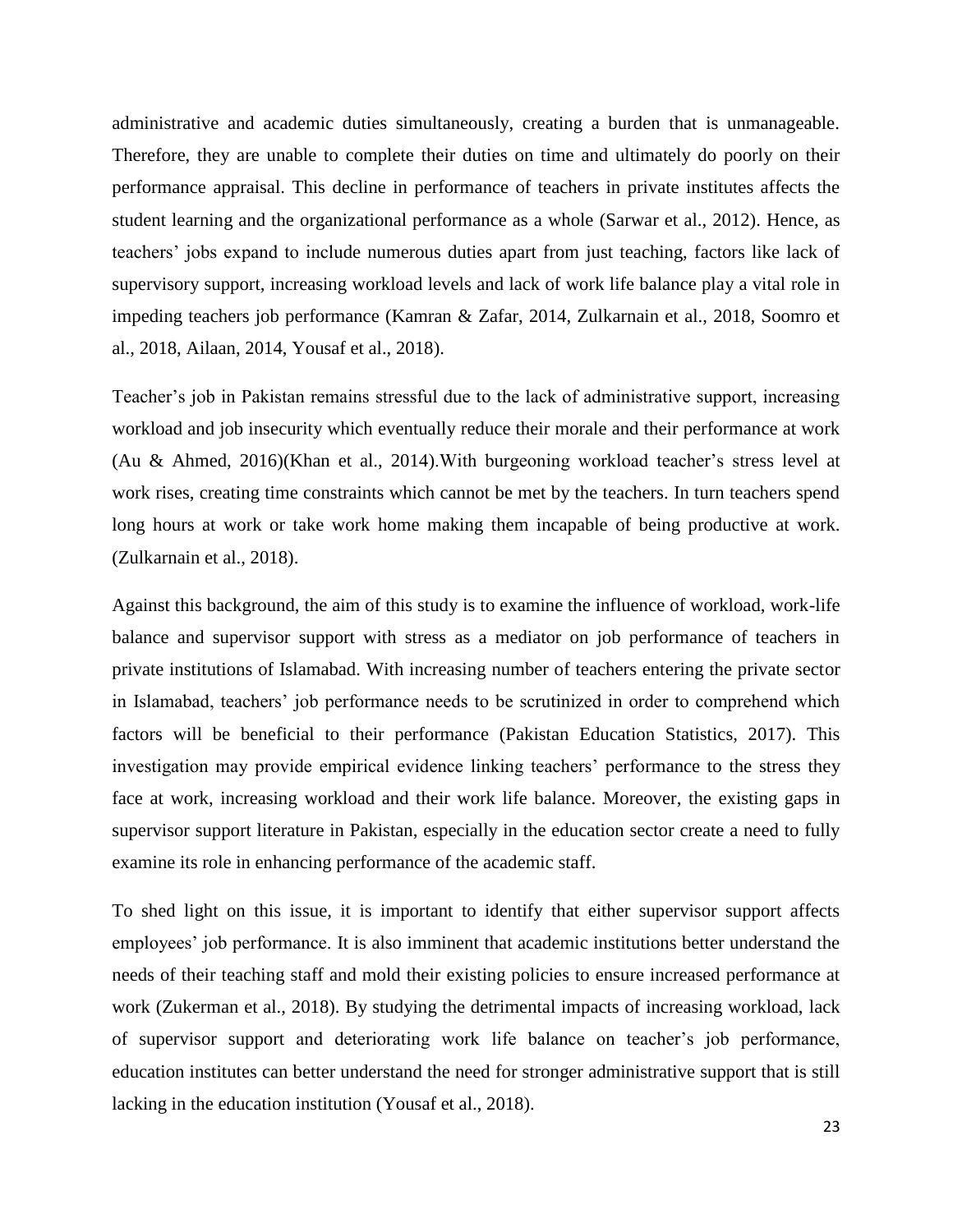#### **LITERATURE REVIEW**

Soomro et al., (2018) have investigated that young teacher face work life imbalances which riled with stress and are unable to perform adequately at work. A healthy work life balance allows teachers to complete their daily tasks in an effective and timely manner. (Mendis & Weerakkody, 2018) also concluded that increased work life balance in Siri Lankan employees resulted in greater job satisfaction and satisfied employees were motivated to perform their tasks effectively and efficiently. Worker policies such as flexible starting time and reduced working hours also significantly increased work life balance and productivity of university teachers in Pakistan.(Kamran et al., 2014). Colleague support, partner support, adequate resources and unfair criticism are also important indicators of work life balance and impact worker outcomes (Fatima et al., 2012).

Generally, Work life balance is different for both genders. Females were noted to have a higher work life imbalance due to lack of spousal support and a stronger reaction towards negative criticism given by their superiors. Since female teachers have a greater sense of responsibility towards their children and elders at home, they have to balance a greater number of responsibilities between work and family life(Punia et al., 2014 & Fatima et al., 2012). Drawing on these empirical studies, it is posited that:

# *H1: Work life balance has positive effect on teachers' job performance Supervisory Support and Job Performance*

Yousaf, et al., (2018) claimed that principals as supervisors played a significant role in improving their teachers' ability in delivering lessons and carrying out their day-to-day functions in the classroom. Supervisors who are accommodating and helpful foster commitment, motivation and higher job satisfaction thereby leading to better performance from employees. (Veloo et al., 2013) also state that supervisor support in the form team-based workshops and regular classroom visitation by the principal improve teacher's instructional ability and classroom control allowing them to become effective educators (Behlol & Parveen, 2013). Regular and timely feedback from supervisors not only enables a better learning experience but also allows teachers to adjust their performance effectively (Saleem et al., 2013). As such, it is purported that: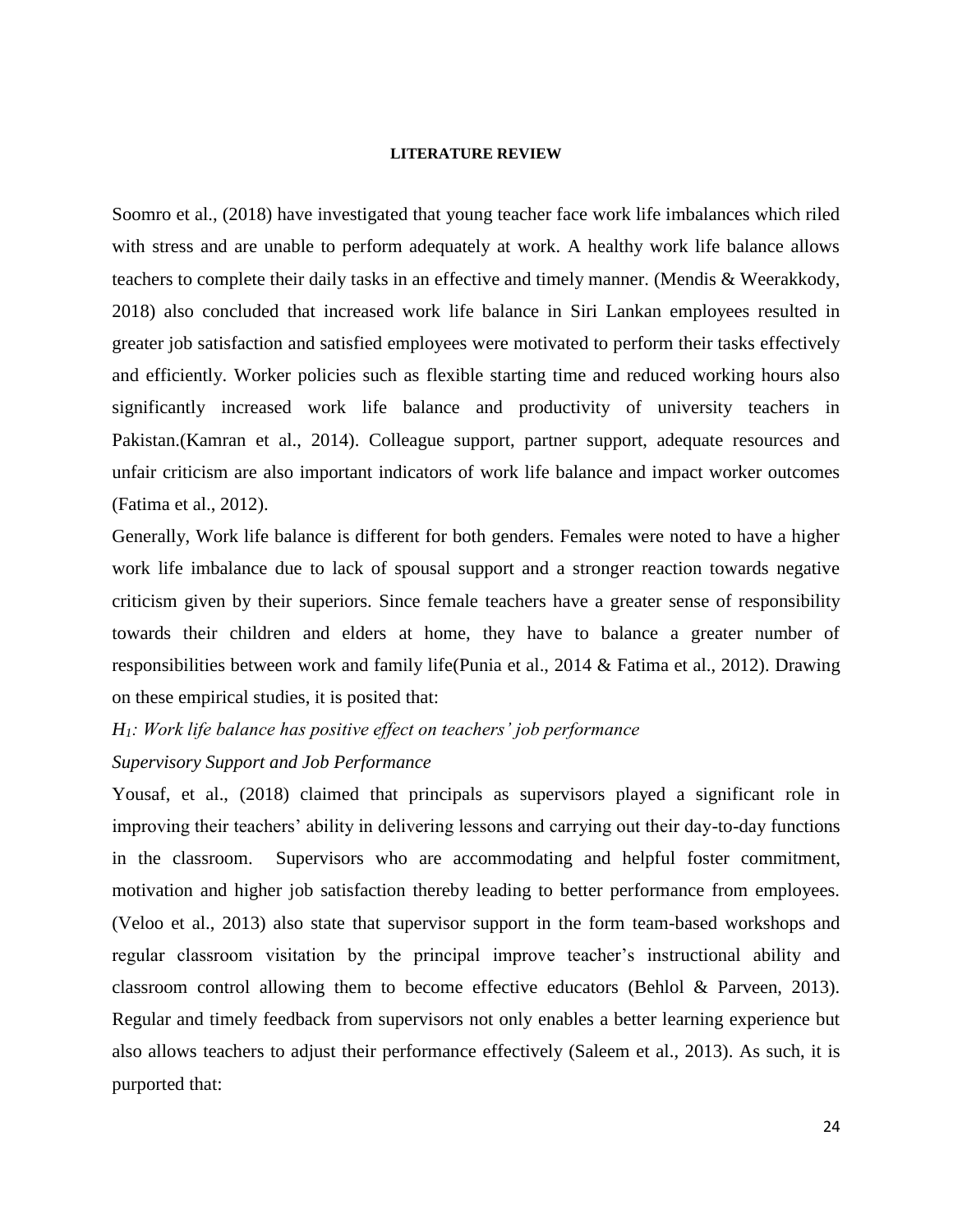## *H2: Supervisory support has positive effect on job performance of teachers Workload and Job Performance*

Huyghebaert et al., (2018) investigated the impact of workload on job performance with the mediating role of sleeping problems faced by French teachers and it was concluded that increase in workload had negative indirect effects on their performance. According to Akob (2016), teachers with high amount of workload have significant reduction in their performance. He stated it put them at a disadvantage in the classroom unable to teach to the best of their abilities as they struggled to complete multiple tasks simultaneously. Bruggen (2015) on the other hand claimed the relationship between workload and employee performance was U – shaped. He has indicated that an increase in workload also increased worker performance up to a certain level of workload after which worker output started decreasing significantly. The research highlights the necessity of a certain level of workload needed to stimulate performance among employees while keeping in mind that high level of workload diminishes performance.

Sarwar et al., (2012) also emphasized the challenges that overburden created by administrative tasks along with academic duties for new teachers in higher education. Teachers stressed the detrimental impact work overburden had on their teaching abilities in the very initial days of their appointment. A decline in performance of teachers was noted that ultimately affected student learning. Hence, it is proposed that:

## *H3: Workload has negative impact on teachers' job performance. Stress and Job Performance*

Ayub et al., (2018) have revealed those factors that cause work stress and subsequently reduce teachers' performance in primary schools in Quetta. The findings of this study postulate that teachers face work stress because of students' misbehavior, lack of autonomy and increasing workload. This research indicates that work stress reduces teachers' concentration and their memory power. Student-teacher relationship is also affected and teachers' motivations and enthusiasm in teaching lowered as teachers grapple with their deteriorating mental health. However, according to(Lu et al., 2016) stress has a two-dimensional relationship with performance. They explore this relationship in context of hindrance stressor framework which claims that challenge stressors have a positive relationship with performance and hindrance stressors have a negative relationship with performance. Singh and Jain (2015) also postulate a significant negative impact of teacher's stress on their job performance. The two main groups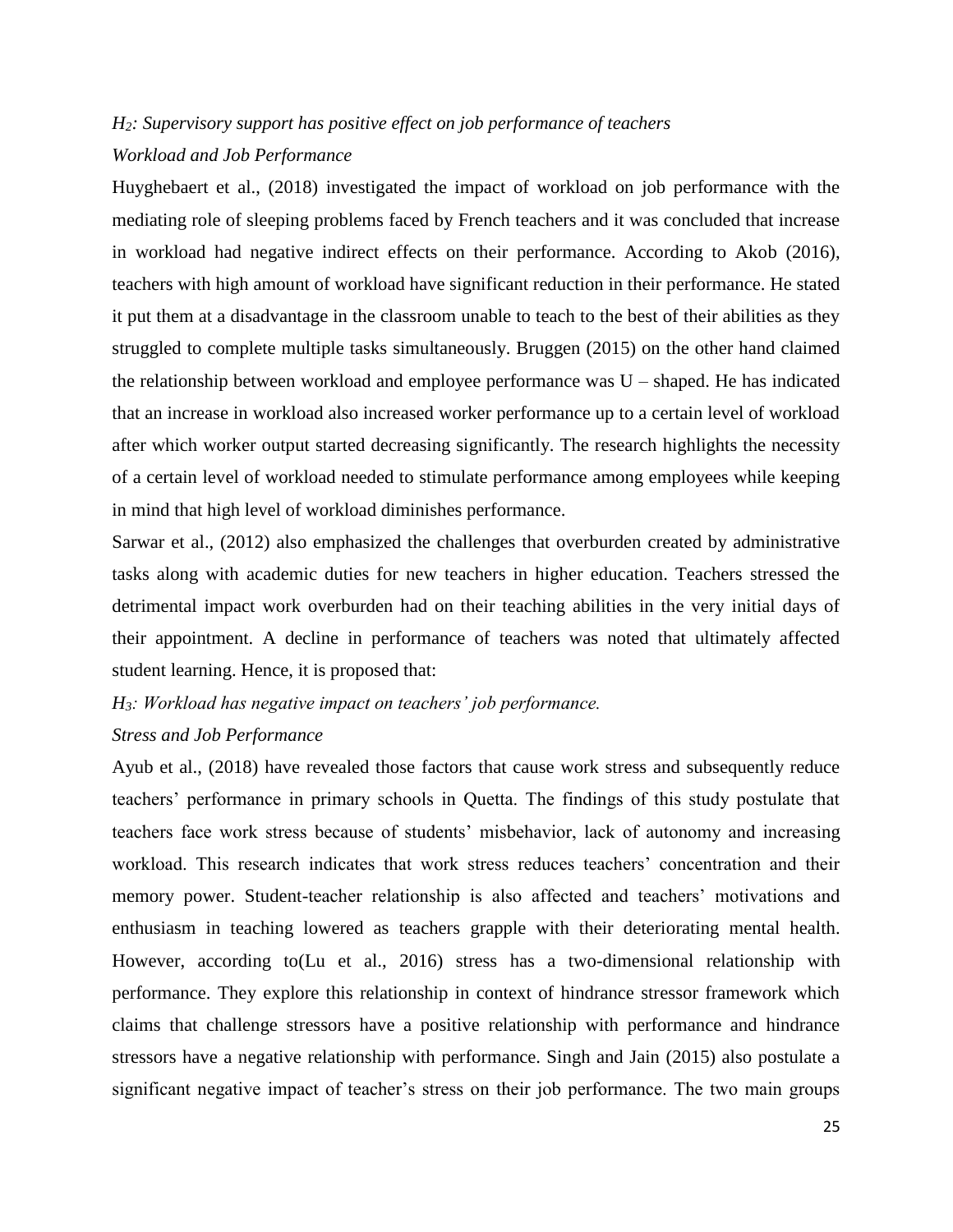studied were management and engineering teachers with Management teachers being more highly stressed.

The investigation stated low salary package, working environment lack of appreciation and working environment as the cause for stress. Many numbers of teachers felt that these stressors reduced their self-confidence and their performance at work. Anandasayanan and Subramaniam (2013) have elaborated that teacher's stress has become unavoidable in the schools in Jaffna District. Discipline of the students, violence at workplace etc. are hindrance stressors that reduce the performance of teachers. Their motivation levels decrease when they feel threatened at the workplace and have more physical and psychological complaints. Subsequently, teachers do not impart quality instructions to the students. Bano et al., (2012) claimed that stress factors stemmed from personal, professional, and financial dimensions of the teacher's life. They further divided them into 'inside-school' and the 'outside-school' sources of stress. The results noted lack of management support, job security, work overburden and lack of proper teacher training were the major sources of teachers' stress that resulted in severe impatience with students and a communication problem. This made teachers unable to deliver their lectures properly.

#### *Stress and Workload*

According to Madadzadeh et al., (2018), job stress and workload are associated and generally females suffer from higher levels of stress compared to men. However, the results also indicated that stress and workload did not necessarily have a significant relationship even though most of the respondents had a lot of workloads. Shabbir and Naqvi (2017) have reported a significant relationship between stress and workload. Moreover, stress also partially mediated the relationship between job burden and work performance of travel agents. Hence, increase in stress also lead to an increase in workload. Although, Mansour et al., (2016) have emphasized on workload as determinant of stress and revealed that employees who have work overload suffered from physical and mental exhaustion, leading to work stress rendering them unable to maintain healthy levels of work life balance as well (Antoniou et al., 2013).

Krejcie and Morgan (1970) stated that changes in curriculum and increasing administrative duties such as need for more documentation increased stress level of teachers. Moreover, managing the needs and behavior of special need students in class also contribute to teachers' workload and subsequent stress (Ghani et al., 2014). Based on the prior studies, it is purported that: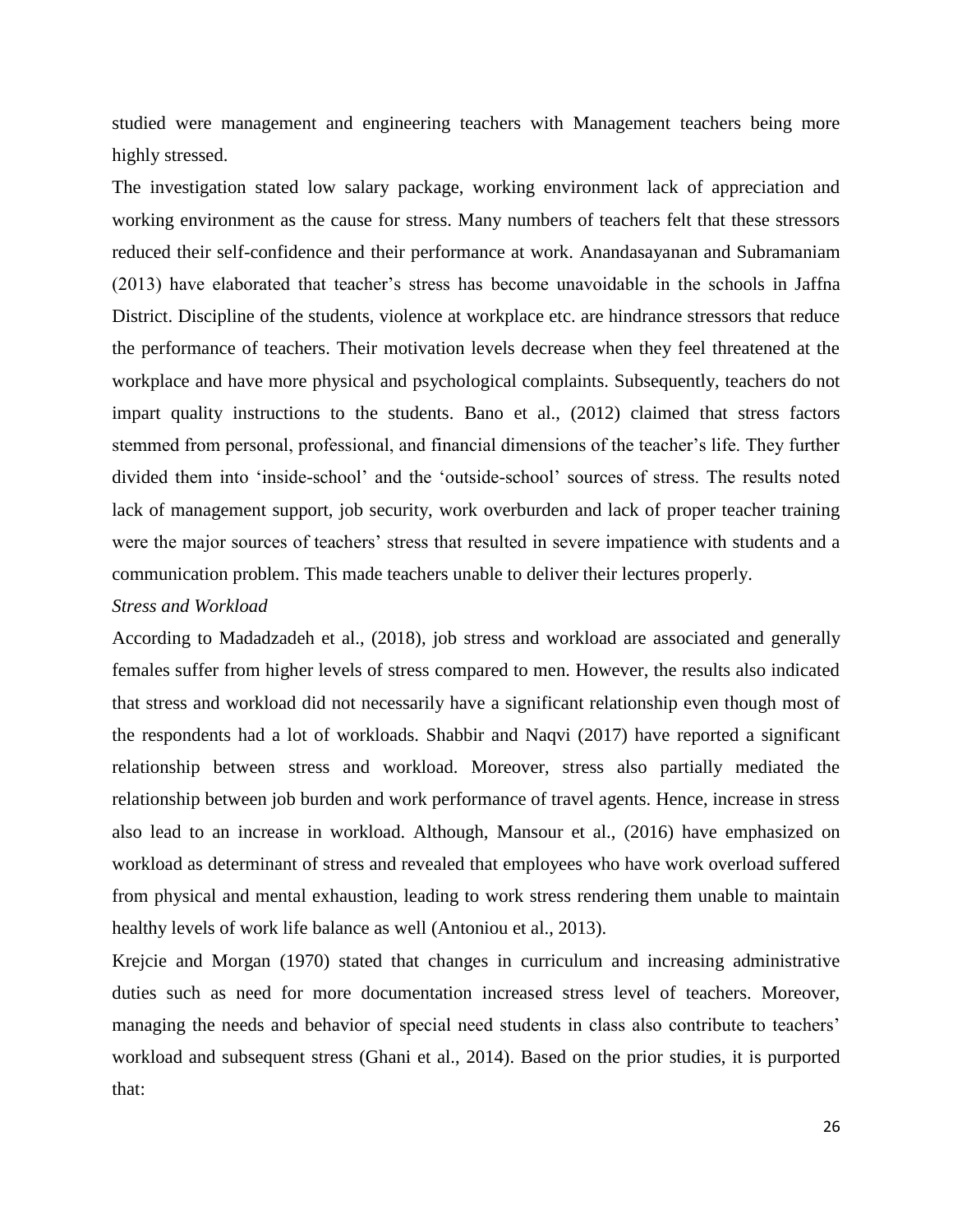## *H4: Stress mediates the relationship between workload and job performance Stress and Supervisory support*

Kang et al., (2017) have emphasized the importance of supervisory support in countering job stress of workers in different private and public sector industries in Korea. The study revealed feedback from supervisors increased stress levels amongst workers (Au & Ahmed, 2016). Even work stressors such as work overload and work conflict were not generally reduced by supervisors.

On the other hand, Yang et al., (2015) indicated negative relationship between supervisor support and job stress which is also supported by the social capital theory suggesting that supervisors can help create an atmosphere of mutual respect and trust that reduces stress and anxiety. Respect in the form of inclusion in decision making and outward kindness reduced stress levels and allowed workers to function productively. Based on the studies of Lambert et al., (2018) and Ismail et al., (2013) following hypothesis has been formed.

## *H5: Stress mediates the relationship between supervisory support and job performance. Stress and Work life balance*

Mahajar and Yunus (2017) have studied the impact of maintaining work life balance on stress levels of employees in Selangor, Malaysia. They claimed that the employees that were able to dedicate proportionate amounts of time at home and the work place suffered from marginal amount of stress at the workplace. Therefore, stress and work life balance have a negative relationship whereby maintaining work life balance reduces an employee's stress levels. Kaur (2017) has explored the significance of work life balance in predicting mental stress and job satisfaction of bank employees however he suggested that work life balance and stress had an insignificant association.

Giauque et al., (2016) have conceptualized work life balance as a job resource which helps expatriates in adjusting and helps in reducing their stress levels associated with the employment. Employees who feel secure within their family life and work life and are able to manage both feel less anxious on the whole (Anwar et al., 2011). Zaheer et al., (2015) also investigated the association between work life balance and work stress among the female faculty members of Jamia Millia Islamia University and Delhi University. They have concluded that teachers who were able to maintain work life balance experienced less stress at the work place (Brough et al., 2014).Hence, it is proposed that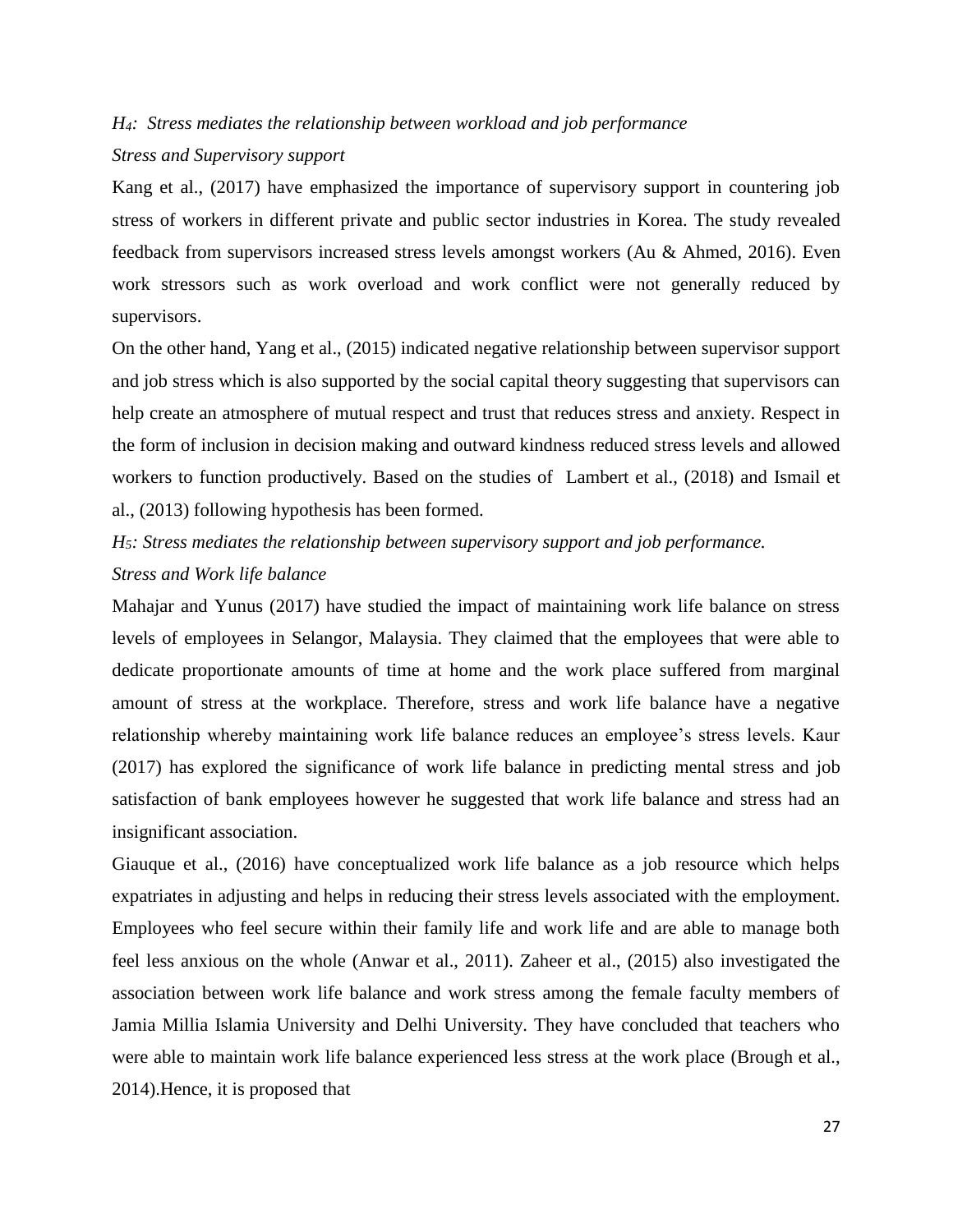## *H6: Stress mediates the relationship between work life balance and Job performance. Conceptual Framework*

Education sector is aimed with developing the workforce of nations to meet the global demands of the 21st century. It is a country's most vital asset which enables it to prosper economically and socially. However, education sector is not complete without the input of its teachers (Zulkarnain et al., 2018). Education institutions depend on the performance of their teachers to become effective organizations and facilitate student learning to improve the overall quality of learning process (Yusoff et al., 2014). Previous studies like (Zulkarnain et al., 2018, Shabbir & Naqvi, 2017, Shkëmbi et al., 2015 & Saleem et al., 2013) have noted that work life balance, workload and supervisory support are predictors of job performance and stress mediates the relationship.

Based on the Conservation of Resources Theory, this study aims to analyze job performance of teachers in private educational organizations in Islamabad with respect to their workload, supervisory support and work life balance levels with stress as a mediator. On the basis of the studies like Ayub et al., (2018), Zulkarnain et al., (2018) and Shabbir et al., (2017), following conceptual framework has been developed.



*Figure 2-1 Conceptual Framework*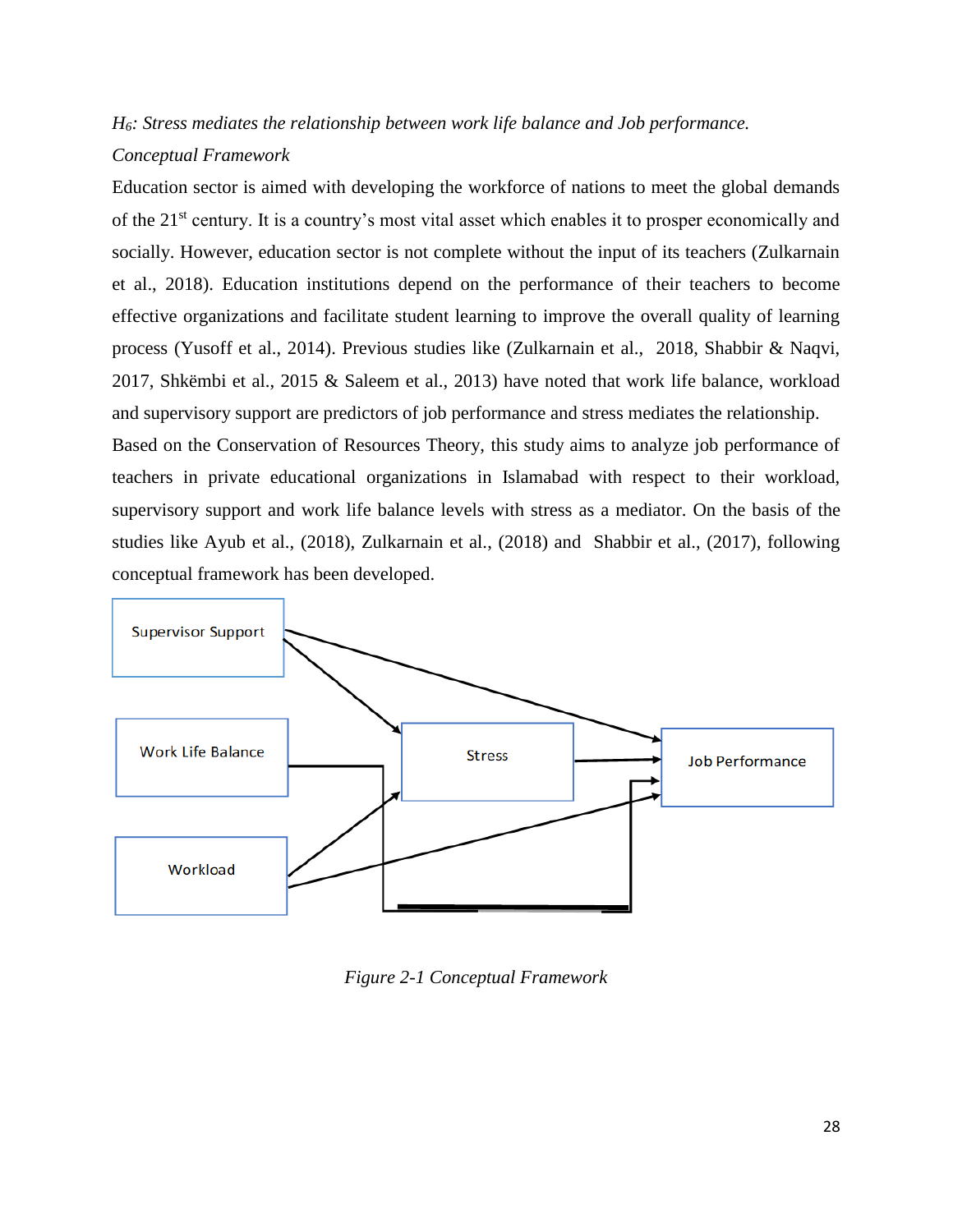### *Hypotheses Development*

The research has evaluated the impact of job performance and workload, work life balance and stress. Based on above conceptual framework, following research hypotheses of the present study are:

H1: *Work life balance has positive effect on teachers' job performance*  H2: *Supervisory support has positive effect on job performance of teachers* H3: *Workload has negative impact on teachers' job performance* H4: *Stress mediates the relationship between workload and job performance* H5: *Stress mediates the relationship between supervisory support and job performance*

H6: *Stress mediates the relationship between work life balance and Job performance*

#### **RESEARCH METHODOLOGY**

### *Sample Selection*

In the present study, data were collected from the total number of teachers of private institutions in Islamabad, based on simple random sampling. The total population of teachers, working in private education sector are 18,508 (Pakistan Education Report, 2017). A sample size of 300 was chosen using the Morgan's Table. (Krejcie & Morgan, 1970). Main rationale behind using the Morgan table is to select the true representative sample out of total population.

### *Research Methodology*

This study has used quantitative approach to evaluate the relationship between workload, work life balance, supervisor support and job performance with the mediating effect of stress. Using simple random sampling technique, a questionnaire was distributed to 300 participants in private sector educational institutes. All the participants were teachers, employed in private education institutes, in the area of Islamabad. Out of the 300 questionnaires distributed by hand and via email only 280 questionnaires were returned which constitutes 93% response rate. Private institutions were quite reluctant to allow their teachers to fill out the questionnaire for this study. Teachers were especially hesitant to share any information about their supervisor. Therefore, collecting data was an extremely challenging task.

### *Determination of Job Performance*

Theories by different researchers have highlighted various components of job performance that all pointed towards the actions and behaviors of employees contributing to organizational goals.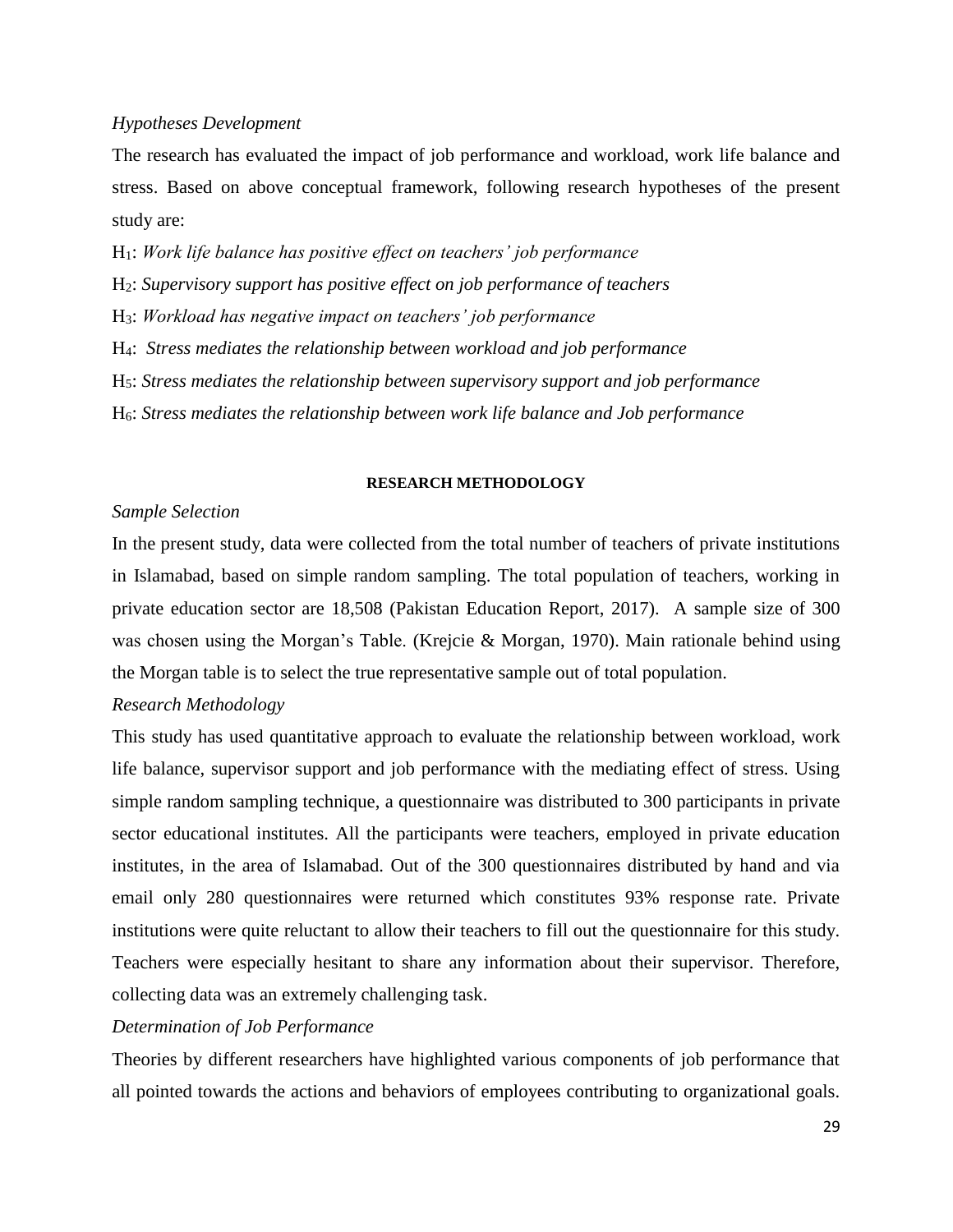(Borman & Motowidlo, 1997) conceptualize job performance as a mixture of task performance and contextual performance. They distinguish task performance as a set of activities that relate to the technical core areas of the job and contextual performance as a set of activities that contribute to the overall culture and setting of the organization in which employees interact with each other. According to Ramawickrama et al., (2017), job performance is a combination of task performance, counterproductive performance and citizenship performance like their predecessors. Task performance includes behaviors that allow for a provision of service, citizenship behavior contributes to the social environment of the organization and counterproductive behavior voluntarily harms the organization.

Job performance can also be conceptualized as workers ability to successfully complete tasks in the given amount of time, using the available resources to contribute in order to fulfill the goals of the organization (Rotundo et al., 2002). According to Zulkarnain et al., (2018), teacher's performance includes all the tasks and responsibilities, associated with the students learning process. A 21-item scale has been used to determine job performance of teachers based on the study of Zulkarnain et al., (2018).

#### *Determination of Workload*

Research indicates that workload is the sum of teachers' task and responsibilities inside and outside the classroom. Workload is also the total amount of time spent by teachers performing various tasks such as making papers, grading papers, project making, delivering lectures, parent teacher activities, after school activities etc. (Parveen & Chughati, 2013). According to (Yusoff et al., 2014) workload refers to all duties assigned to or completed by academic faculty members including but not limited to teaching, researching and administrative tasks. Therefore, workload is conceptualized as all tasks, responsibilities and interests related to the professional duties of teachers, which result in mental strain due to time and resource constraints (Zulkarnain et al., 2018) (Omolayo et al., 2013). 5 items have been selected from Quantitative Workload Inventory, used in the study of Zulkarnain et al., (2018) to determine workload.

### *Determination of Stress*

Previous studies postulate stress as feelings of negativity and unpleasantness such as anxiety and tension that stem from job demands and the inability of teachers to cope with them. Challenges that employee are unable to overcome and manage result in increasing stress levels and render them inadequate at the workplace (Reilly et al., 2014 & Clement, 2017).Constant pressure from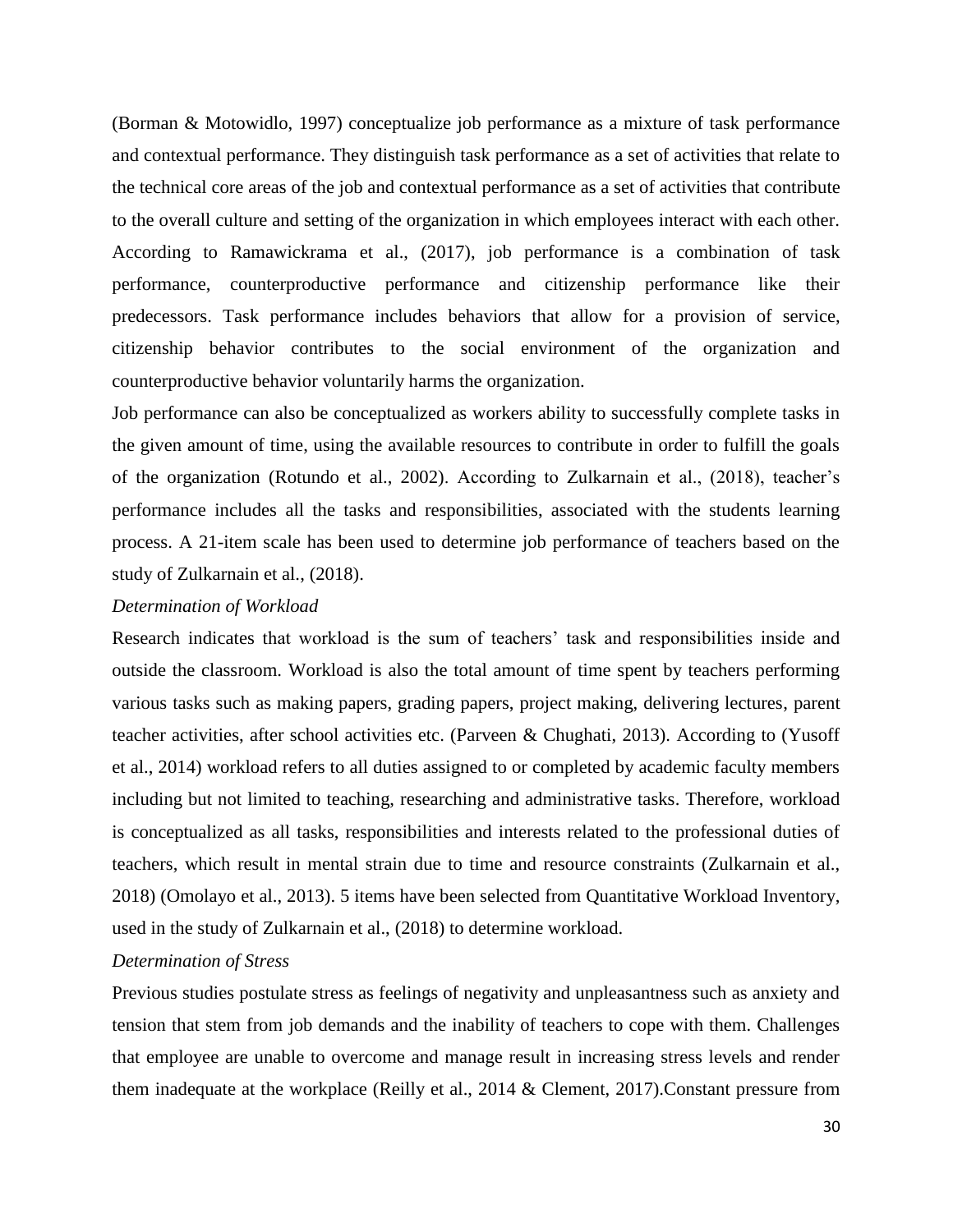work and home increases teachers stress level resulting in physical or psychological disorders (Pervez et al., 2003) According to Subramaniam (2013) worker stress is inherent in the workplace and increases physical and mental health risks that results in negative outcomes. It is a situation in which an individual feels that personal and social resources are inadequate to meet external demands and starts losing control (Ismail et al., 2013). Studies also indicate that work stress is an outcome of workload, job insecurity, lack of training, student behavior etc. (Khan et al., 2014 & Shkëmbi et al., 2015). Therefore, 49 items from the Teacher Stress Inventory were used to determine stress based on the study of Kourmousi et al.,(2015)

#### *Determination of Work Life Balance*

Work life balance is conceptualized as the right amount of balance between work and personal life. For workers to experience feeling of wellbeing the amount of time spent between home and work must be relatively matched (Kecklund et al., 2017 & Jaspreet, 2017). Koubova and Buchko, (2013) have claimed that work life balance is a well-balanced interface between various life domains such as professional life, family life and personal life. Kaur (2017) has defined that work life balance in terms of flexibility and sustainability. He maintains work as paid employment and life as any activities other than paid work. If workers manage work and personal life demands simultaneously without conflict, they acquire work life balance. Work-life balance is essentially a self-determined state of wellbeing that a person can attain when they capably manage several the roles and responsibilities of their workplace, home, and their community effectively (Kaur, 2017). Based on the study of Zulkarnain et al., (2018), 15 items were used from Work Interference with Personal Life scale to determine work life balance.

### *Determination of Supervisory Support*

Supervisory support is conceptualized as a combination of tangible and intangible resources provided by supervisors at the workplace which allows employees to be productive at work. These resources can either be positive feedback and guidance or allocation of funds and equipment (Lambert et al., 2018). Ismail et al., (2013) have claimed supervisors can provide support in four forms, i.e. emotional support such as esteem or trust, and appraisal support, such as affirmation and feedback. It can also entail different forms of informational support such as advice, and suggestions and physical support in terms of money or environmental changes. According to (Poisat et al., (2014), supervisory support is vital in career progression and not only allows for improved work performance but growth as well. Supervisor support entails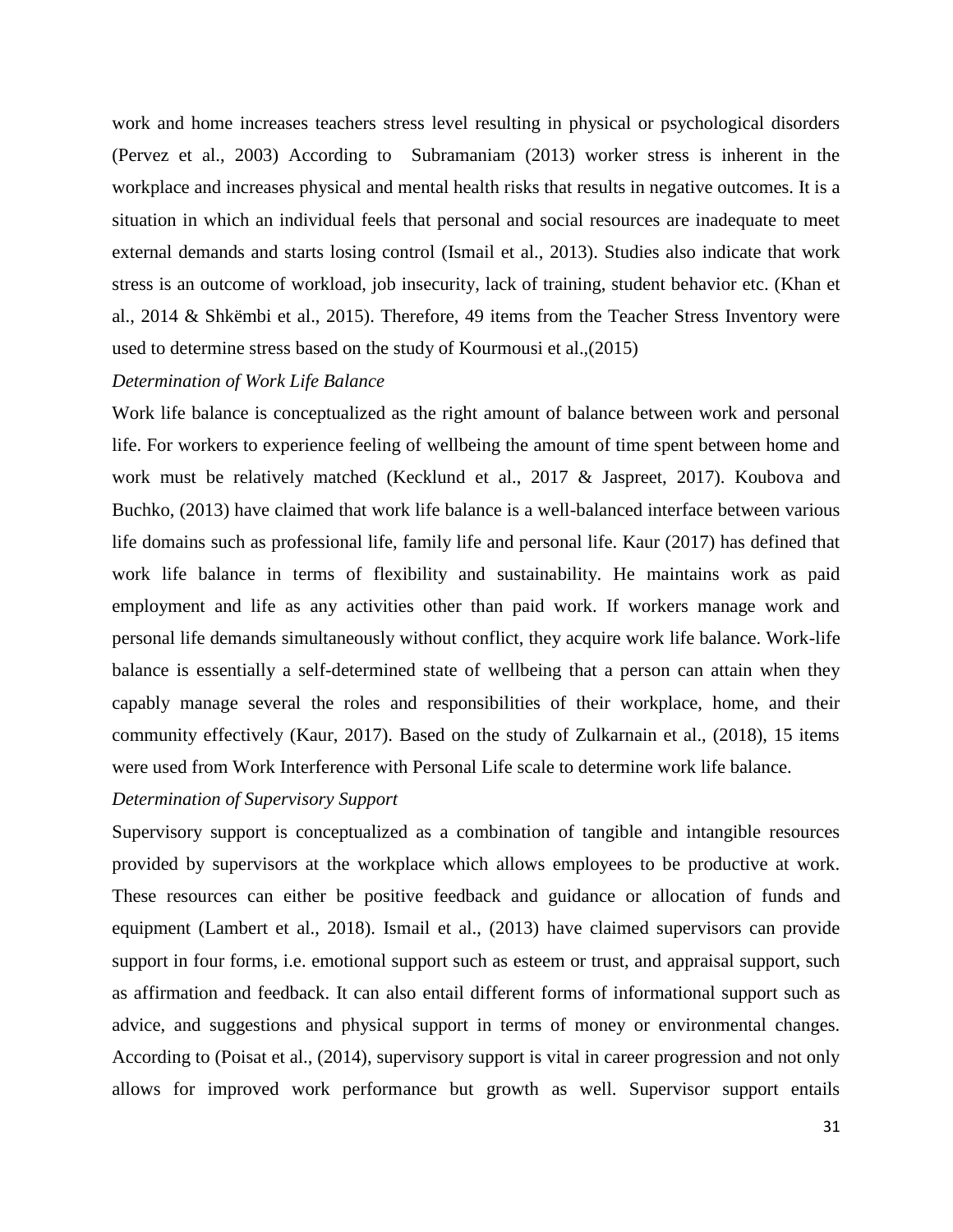acknowledging employee contribution and providing timely feedback in a constructive manner (Au & Ahmed, 2016).Based on the study of Poisat et al., (2014), 9 items were used from the work of Greenhaus, Parasuraman and Wormley (1990) to determine supervisory support. *Instrumentation*

In this study, the self-administered questionnaire was adopted from original study of Zulkarnain et al., (2018) to measure work life balance, workload and job performance using 15 items, 5 items and 21 items respectively. Stress was measured using 49-item scale from the study of Kourmousi et al., (2015).Supervisor support was evaluated along 9-item scale adopted from the study of Poisat et al., (2014). The questionnaire included 98 items in total. All the items were measured along a 5-point Likert Scale anchored with strongly disagree (1) and strongly agree (5).

Six control variables Age, Gender, Number of years taught, Number of students taught each day, Level of students taught and the Last degree attained by the respondents were also considered in our analysis.

#### **ANALYSIS**

For data analysis, SPSS (Statistical Package for Social Science Software version 23.0) and Process version 3.3 were used. A reliability test was run by observing the Cronbach's α value with the cut-off point of 0.50. A regression and correlation analysis were conducted to asses all the six hypothesizes regarding the impact of work life balance, workload, stress and supervisor support on job performance of teachers. Process test was run to evaluate whether stress mediated the workload, work life balance and supervisor support on job performance.

#### *Descriptive Analysis of Respondents*

Out of the total sample size of 280 participants 27.9% were male (n=78) and 72.1% were female (n=202). Majority of the sample had between 1-5 years teaching experience at 41.4% and only 15.4% had above 15 years of teaching experience. 44.3% of the sample consisted of 30-40years old, with only 1.8% above the age of 60. Out of the 280 respondents 50% have master's degree and only a minor 9.3% has a Ph.D. The results of descriptive analysis have been discussed from table 4.1 to table 4.4.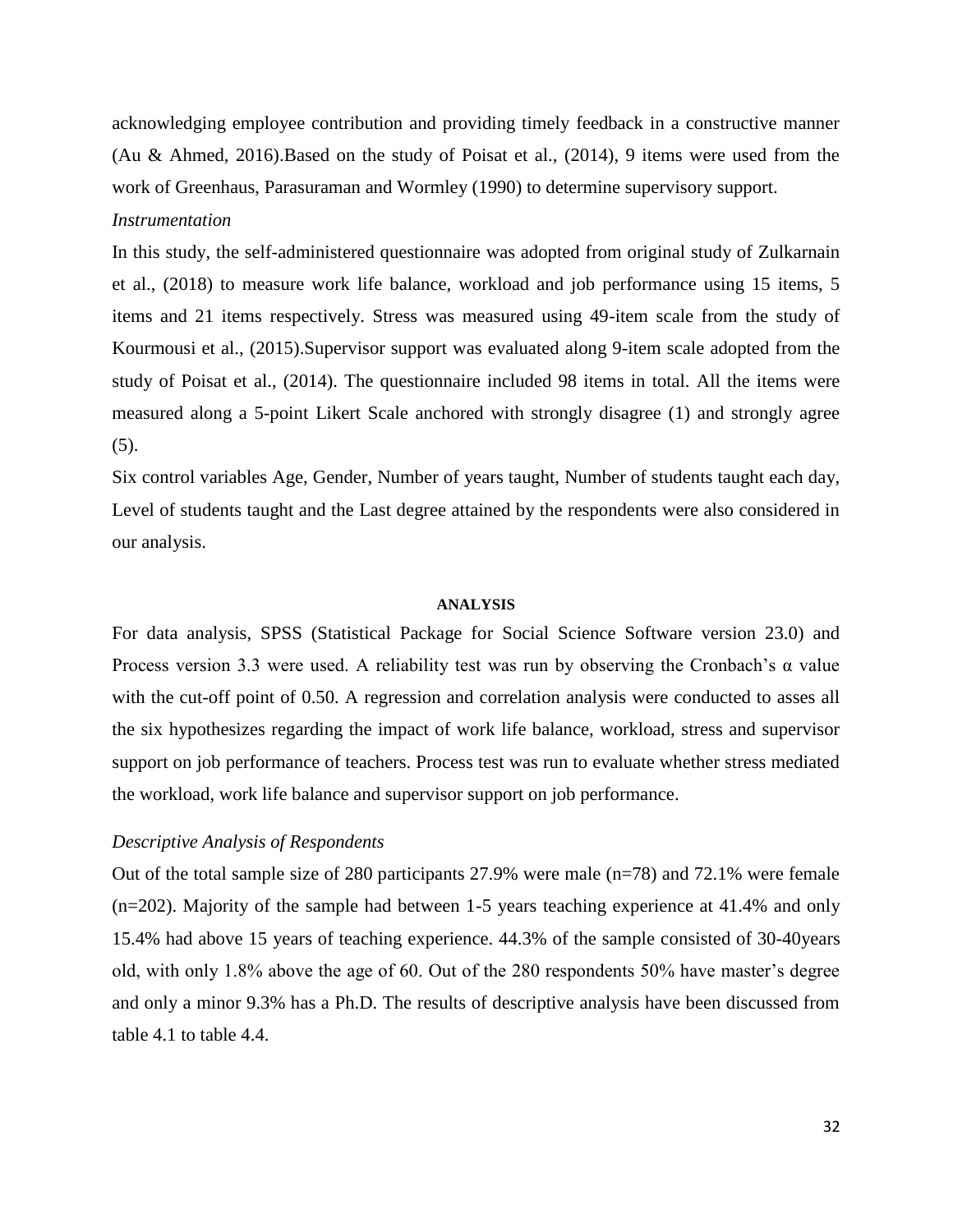Table 4-1 *Results of Descriptive Analysis for Gender*

| <b>GENDER</b> | N   | $\frac{6}{9}$ |
|---------------|-----|---------------|
| Male          | 78  | 27.9          |
| Female        | 202 | 72.1          |
| Total         | 280 | 100           |

Table 4-2

*Results of Descriptive Analysis for Number of Years Taught*

| <b>Years Taught</b>                                  | . .<br>${\bf N}$ | $\frac{0}{0}$ |
|------------------------------------------------------|------------------|---------------|
| $1 - 5$                                              | 116              | 41.4          |
| $6 - 10$                                             | 63               | 22.5          |
| $10-15$                                              | 57               | 20.4          |
| 15-above                                             | 43               | 15.4          |
| Total                                                | 280              | 100.0         |
| Table 4-3<br>Results of Descriptive Analysis for Age |                  |               |
| Age                                                  | ${\bf N}$        | $\%$          |
| $20 - 30$                                            | 79               | 28.2          |
| 30-40                                                | 124              | 44.3          |
| $40 - 50$                                            | 52               | 18.6          |
| 50-60                                                | 20               | 7.1           |
| 60-above                                             | 5                | 1.8           |
| Total                                                | 280              | 100.0         |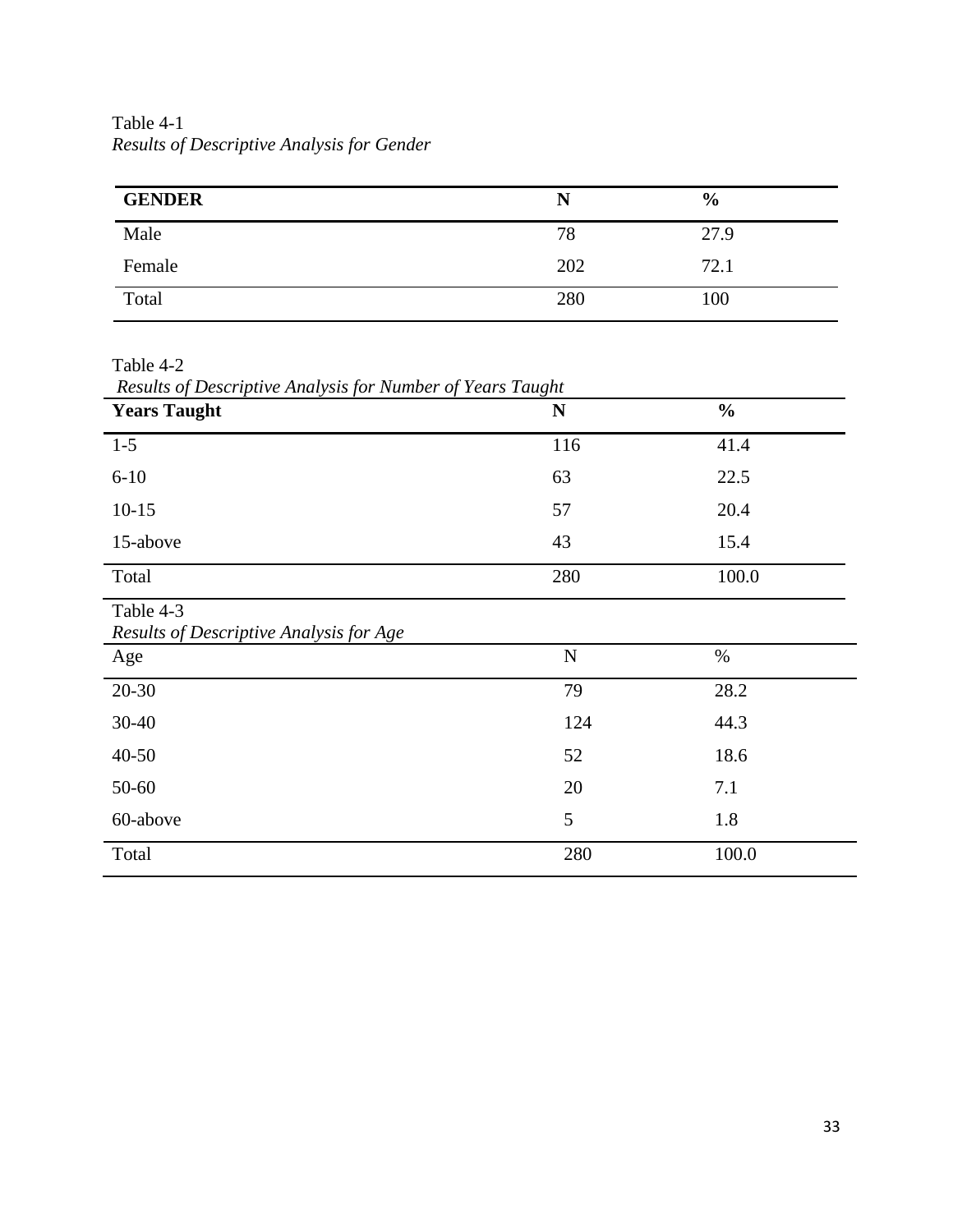| Results of Descriptive That you's for East Degree and near by Feathers<br>Degree | N   | %     |
|----------------------------------------------------------------------------------|-----|-------|
| <b>Bachelors</b>                                                                 | 54  | 19.3  |
| <b>Masters</b>                                                                   | 140 | 50.0  |
| M. Phil                                                                          | 60  | 21.4  |
| Doctorate                                                                        | 26  | 9.3   |
| Total                                                                            | 280 | 100.0 |

Table 4-4 *Results of Descriptive Analysis for Last Degree attained by Teachers*

The above tables indicate demographic and descriptive analysis of the study. According to table 4.1, males within the age group of 20-30 has the highest level of workload (mean= 3.03). Whereas men above the age of 60 had the lowest amount of workload (mean=1.2). Males between the ages of 50-60 were noted to have high level of stress (mean=2.65) where as men above age 60 had the least amount of stress (mean= 2.46). Supervisor support and work life balance was mainly noted among men aged 30-40. Females aged 30-40 suffered from the most stress (mean= 2.76) and workload (mean=3.00) amongst all age groups. Women above the age of 60 claim to have a greater extent of work life balance whereas females within the age of 40-50 receive a greater amount of supervisory support.

#### **Results of Normality Test**

Table 4-5

*Results of Descriptive Analysis for Job Performance*

|                                                         | M      | <b>SD</b>        | <b>Skewness</b> |            | Kurtosis         |            |
|---------------------------------------------------------|--------|------------------|-----------------|------------|------------------|------------|
|                                                         |        |                  | Statistic       | Std. Error | <b>Statistic</b> | Std. Error |
| $JOB_P$                                                 | 3.3978 | .44331           | $-0.191$        | .146       | $-.567$          | .290       |
| Table 4.6<br>Normality Test Results for Job Performance |        | <b>KS</b>        |                 | <b>SW</b>  |                  |            |
|                                                         |        | <b>Statistic</b> | Sig.            | Statistic  | Sig.             |            |
| JOB P                                                   |        | .053             | .055            | .985       | .006             |            |
| a. Lilliefors Significance Correction                   |        |                  |                 |            |                  |            |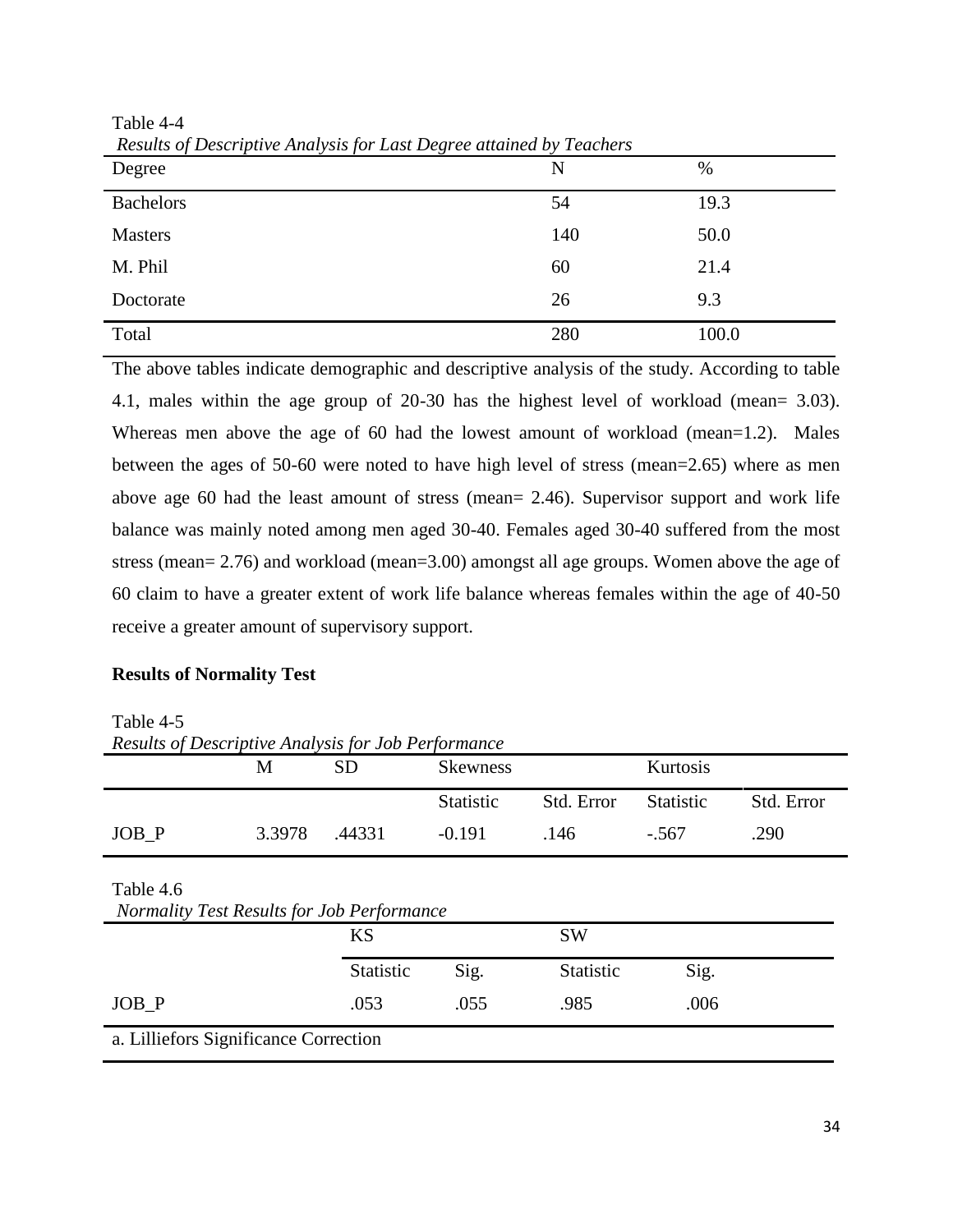Table 4.6 depicts the results of normality test for job performance of employees, working in educational institutions.

The Kolmogorov-Smirnov test used for data  $n > 50$ , has a  $p = 0.055$  which is slightly above the cutoff point of  $p > 0.05$ . With regard to skewness and kurtosis the data is negatively skewed and indicates a negative kurtosis. The skew value and kurtosis value of a normal distribution should be zero and +-3 respectively. Skewness in this study is-0.191 which is almost close to zero suggesting that the distribution is symmetric and Kurtosis is -.567 which is also within range. Moreover, calculating the z value of the data further attests to the normality of the data. Ideally, z scores need to be to between +-1.96 and in this case, z-scores are 1.30 and 1.95 respectively, suggesting that the departure from normality is not too extreme. Furthermore, by referring to it can be concluded that the data satisfies the assumption of normality.

*Figure 4.1 Normal P-P Plot for Job Performance* 

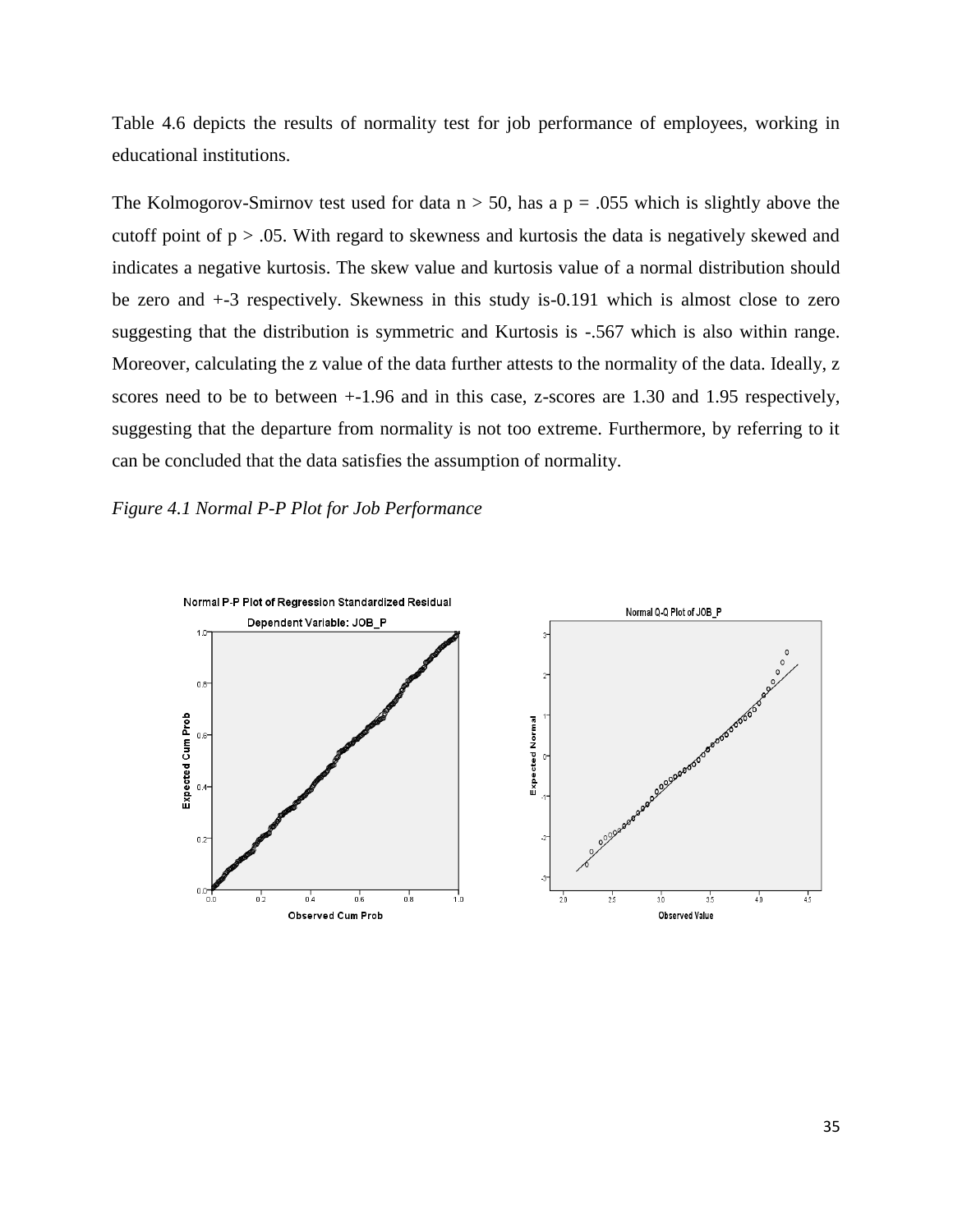



Table 4-7 *Results of Reliability Test*

|                    | <b>Cronbach's Alpha</b> | N of Items |
|--------------------|-------------------------|------------|
| Job performance    | .771                    |            |
| Supervisor support | .912                    |            |
| Work life balance  | .833                    | 14         |
| Stress             | 900                     | 49         |

The Cronbach's Alpha is an overall reliability coefficient that measures how likely it is that the items are measuring the same construct. Hence, the acceptable value of reliability of the items needs to be above 0.7. With respect to the four variables in this study, it is noted that the items have high internal consistency as all the values are above 0.7, suggesting that the scale is reliable

Table 4-8

| <b>Pearson Correlation Results</b> |             |           |         |          |  |
|------------------------------------|-------------|-----------|---------|----------|--|
|                                    |             | ↑         | 3       | 4        |  |
| $JOB_P$                            |             |           |         |          |  |
| <b>STRESS</b>                      | $.256^{**}$ | ۰         |         |          |  |
| SUP_SUP                            | $.485***$   | .063      |         |          |  |
| WORK_LB                            | $.280**$    | $.523**$  | $.145*$ |          |  |
| <b>WORKLD</b>                      | $.192**$    | $.284***$ | .049    | $.307**$ |  |

\*\*. Correlation is significant at the 0.01 level (2-tailed).

\*. Correlation is significant at the 0.05 level (2-tailed).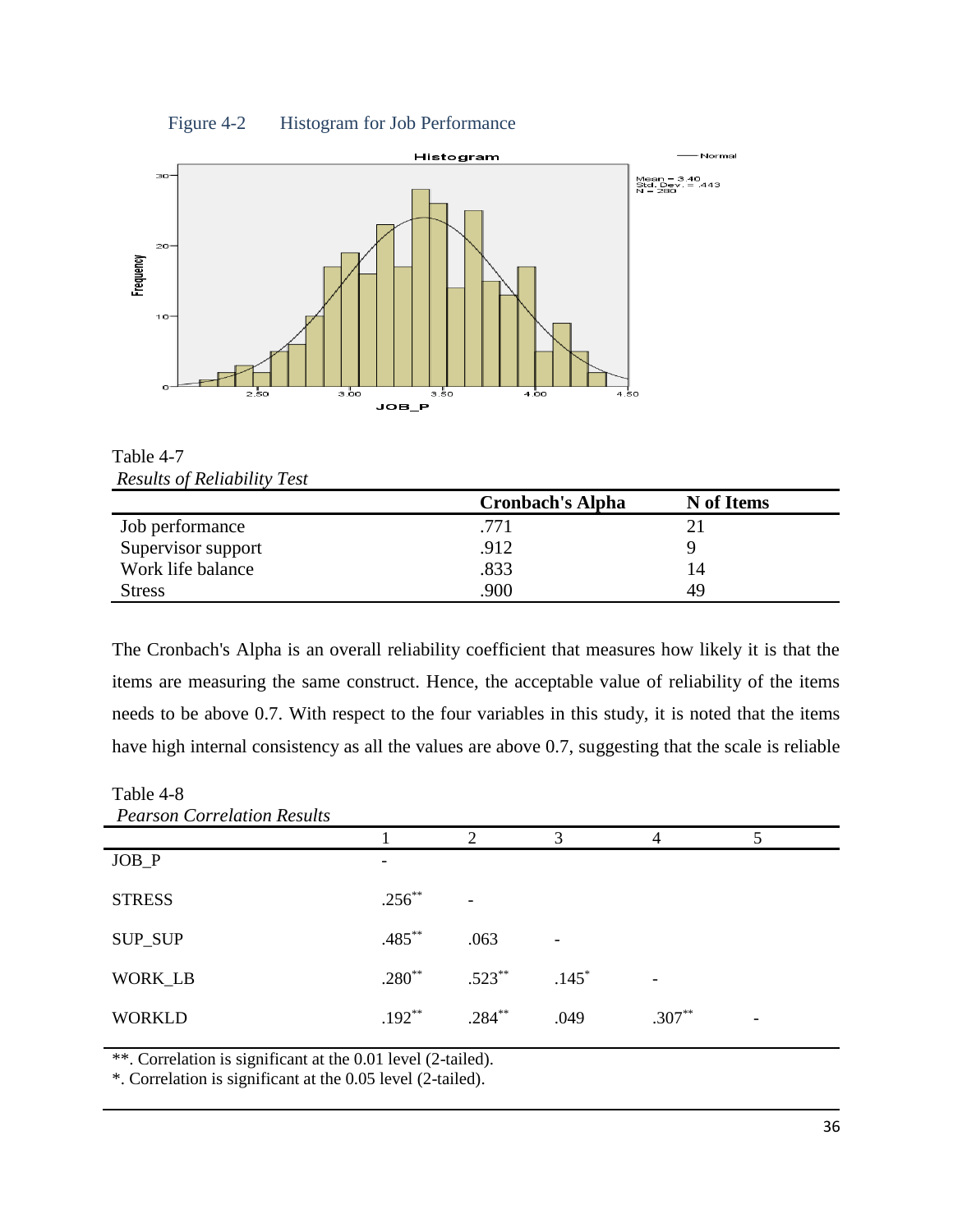The results shown in Table 4.8 depict positive and significant correlation between job performance and supervisor support. This was the strongest correlation,  $r = .485$ ,  $n = 280$ ,  $p \lt 180$ .001. This result supports  $H_2$  and confirms that supervisor support positively effects job performance. Work life balance also positively and significantly correlated with job performance thereby supporting H1. However, since the results indicated that workload positively and significantly varies with job performance,  $r = .192$ ,  $n = 280$ ,  $p = .001$ , this does not support H<sub>3</sub> and thus  $H_3$  is rejected. Generally, there was a positive correlation between job performance and all three predictors. Increases in supervisor support, work life balance and workload were correlated with increase in job performance of teachers.

Stress as a mediator was also positively correlated with job performance, workload and work life balance. The correlations of stress on supervisor support were not significant however,  $r = .063$ ,  $n = 280$ ,  $p = .293$ . This result is further supported in all the independent variables were also significantly correlated with each other the exception of supervisor support and workload,  $r =$ .049,  $n = 280$ ,  $p = .416$ . However, regardless of these correlations between the predictor variables being significant none of these correlations are strong enough to suggest multicollinearity as all values of  $r < .80$ . This is further supported by table 4-11 below.

#### *Regression Analysis*

Multiple regression was carried out as well to predict the value of job performance based on the value of all three predictors i.e supervisor support, workload and work life balance.

Table 4-9

| Analysis of Effect Size                          |       |          |            |
|--------------------------------------------------|-------|----------|------------|
|                                                  |       | R Square | Std. Error |
|                                                  | .541a | .292     | .37494     |
| . Due distance (Canatant) WODVLD SUD SUD WODV ID |       |          |            |

#### a. Predictors: (Constant), WORKLD, SUP\_SUP, WORK\_LB

In the "R" column represents the value of multiple correlation coefficient which is extent of the quality of the prediction of job performance. A value of 0.541indicates an adequate level of prediction. The "R Square" value or coefficient of determination determines the proportion of variance in job performance that can be explained by the independent variables. A value of 0.292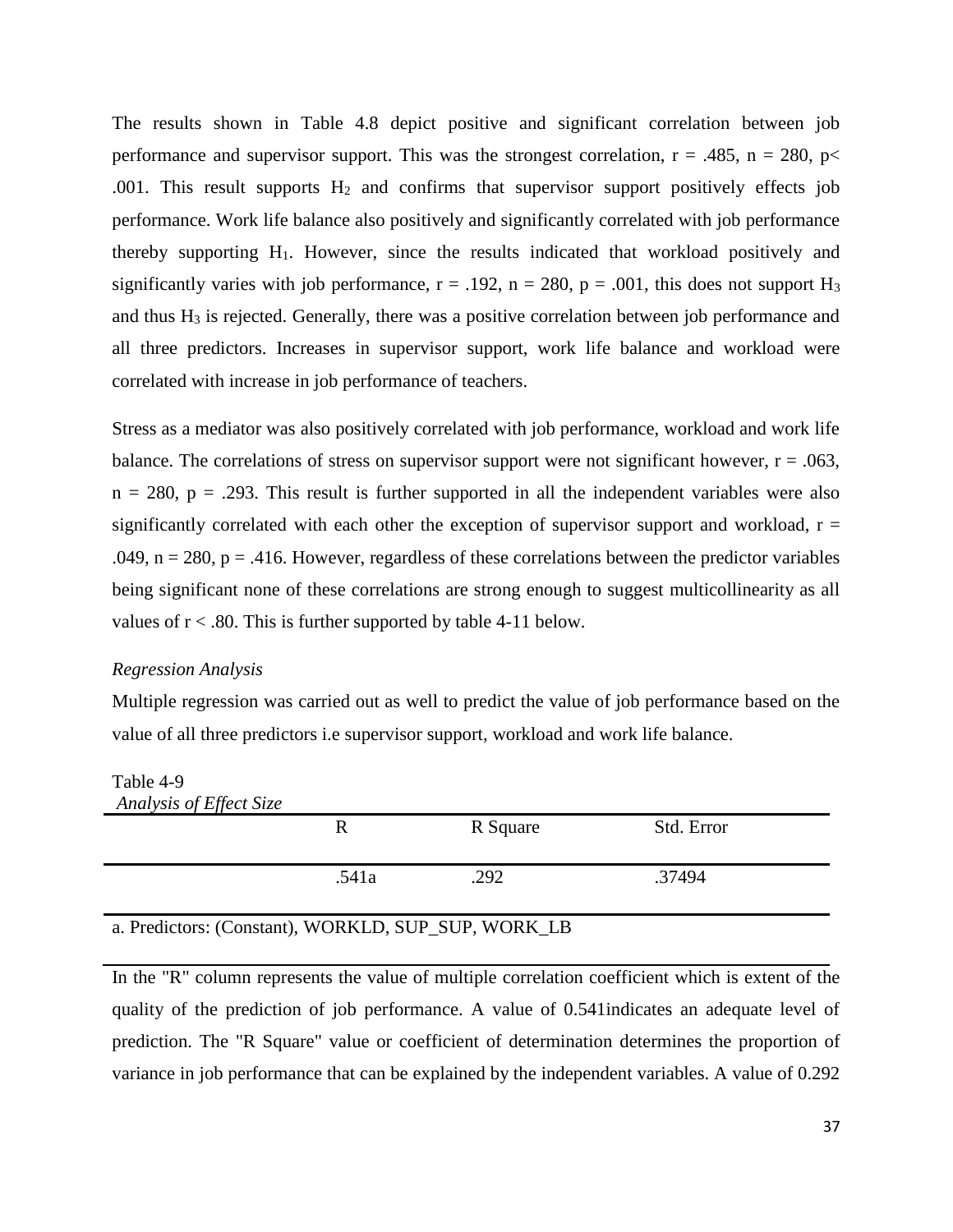|                            | 1n                         | 10 <sub>D</sub> |        | performance |
|----------------------------|----------------------------|-----------------|--------|-------------|
|                            |                            |                 |        |             |
| Sum<br>Squares             | of Df                      | Mean Square     | - F    |             |
| 16.029<br>38.801<br>54.830 | 3<br>276<br>279            | 5.343<br>.141   | 38.007 | .000        |
|                            | <b>Result of Model Fit</b> |                 |        |             |

indicates that supervisor support, workload and work life balance explain 29.2% of the

variability in in job performance.

a. Dependent Variable: JOB\_P

b. Predictors: (Constant), WORKLD, SUP\_SUP, WORK\_LB

The ANOVA table computes the overall regression model fit for the data. The table shows that the all three independent variables statistically significantly predict the job performance, p < .001suggesting that the regression model is a good fit of the data.

Table 4-11

*Regression Results of Effects of Supervisor Support, Workload and Work Life Balance on Job Performance*

|                |      | Unstandardized<br>Coefficients | Standardize<br>d<br>Coefficient<br>S | $\top$ | $\mathbf{P}$ | <b>Collinearity Statistics</b> |            |
|----------------|------|--------------------------------|--------------------------------------|--------|--------------|--------------------------------|------------|
|                | B    | Std. Error                     | Beta                                 |        |              | Tolerance                      | <b>VIF</b> |
| (Constant)     | 2.33 | .113                           |                                      | 20.693 | .000         |                                |            |
| <b>SUP_SUP</b> | .204 | .023                           | .454                                 | 8.863  | .000         | .979                           | 1.021      |
| WORK_L         | .112 | .033                           | .179                                 | 3.337  | .001         | .889                           | 1.125      |
| B              |      |                                |                                      |        |              |                                |            |
| <b>WORKLD</b>  | .052 | .024                           | .115                                 | 2.164  | .031         | .906                           | 1.104      |

Unstandardized coefficients computed in the table above indicate the extent to which job performance modifies with any one independent variable when all other independent variables are held constant. So out of all three independent variables supervisor support creates the highest variance with  $B_1 = .204$ .

The t-value and the corresponding p-value computed in table 4.11, the coefficients of all three independent variables are statistically significant also addresses multicollinearity in the VIF (Variance Inflation Factor) column. Ideally VIF values need to be < 10.00 to disregard the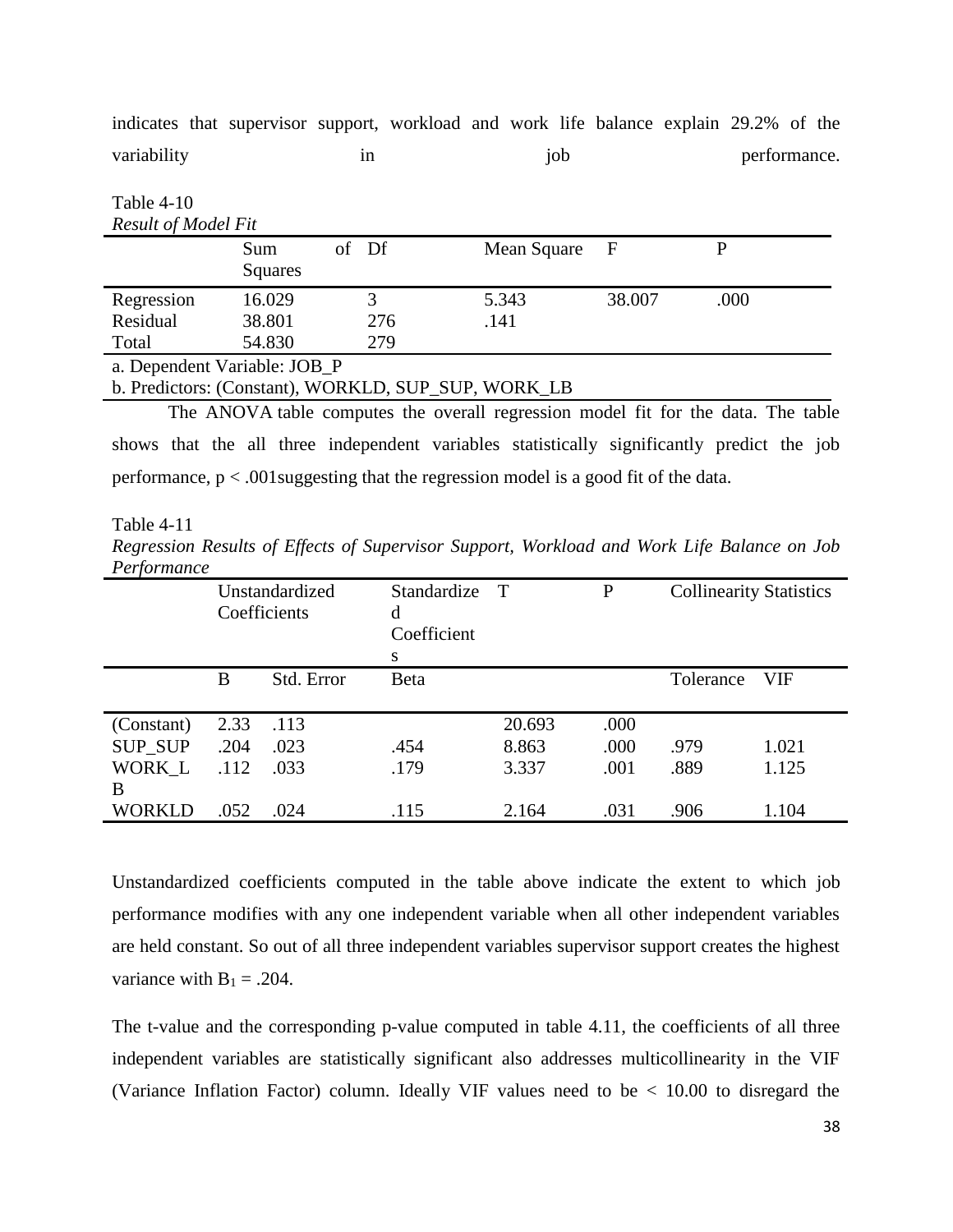assumption of multicollinearity. In this study, all values of VIF are below 10 thereby ensuring that there is no multicollinearity in the model.

In the present study data is also analyzed using Mediation model which aims at calculating the indirect effect of X on Y through an intermediary mediator variable M. The mediator in this study was stress. PROCESS macro was used to evaluate percentile bootstrap estimation approach in conjunction with joint test of significance to test the mediational hypothesis.

Table 4-12 *Mediation Results of Stress on Supervisor Support and Job Performance* Mediation Standardized Indirect LLCI **Effect** ULCI SP–Stress–JP .0064 -.0052 .0225 Bias-Corrected bootstrap CI based on 5000 bootstrapping sample

95% Confidence Interval

From it can be concluded that since supervisor support was not a significant predictor of stress as  $p = .292$ , hence, mediation did not take place. The indirect effect was also tested using a percentile bootstrap estimation approach with 5000 samples. These results indicated the indirect coefficient was non-significant as  $95\%$  CI = -.0052, .0025. So, there is a strong likelihood that 0 lies within the interval range thereby nullifying any chance of mediation. The mediational hypothesis  $H<sub>5</sub>$  is rejected and null hypothesis is accepted.

Table 4-13

*Mediation Results of Stress on Work Life Balance and Job Performance* Mediation Standardized Indirect LLCI Effect ULCI WLB–Stress–JP .0491 .0045 .0045 .1003 Bias-Corrected bootstrap CI based on 5000 bootstrapping sample 95% Confidence Interval

In hypothesis  $H_6$  that stress mediates the effect of work life balance on job performance was also tested. Results indicated that work life balance was a significant predictor of stress,  $p = .000$ , and stress was a significant predictor of job performance,  $p = .025$ . Since in both cases  $p < .05$ , these results support the joint test of significance and thereby also support H<sub>6</sub>. The indirect effect was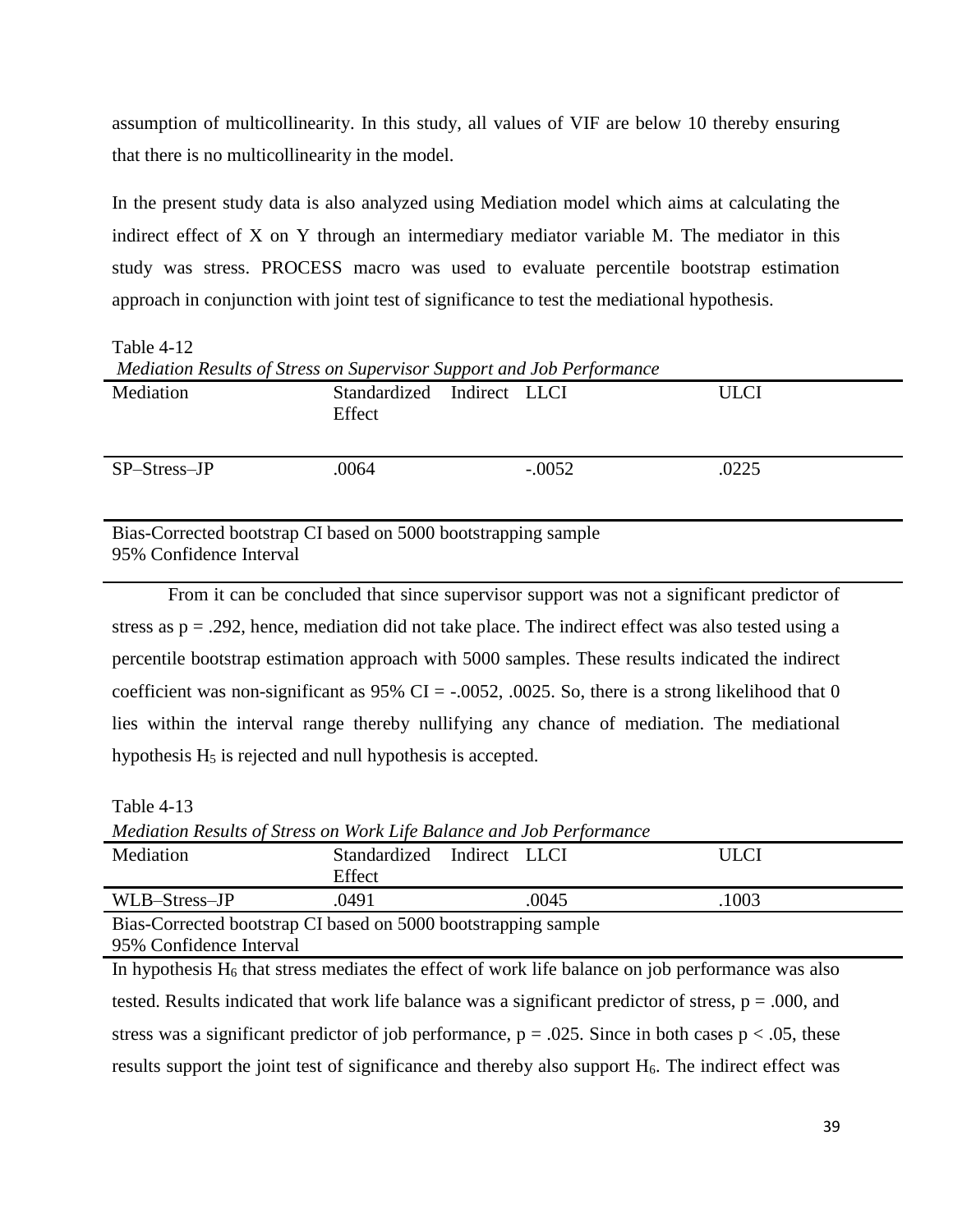also tested using a percentile bootstrap estimation approach. These results indicated the indirect coefficient was significant,  $B = .0491, 95\%$  CI = .0045, .1003. Thus, null hypothesis is rejected.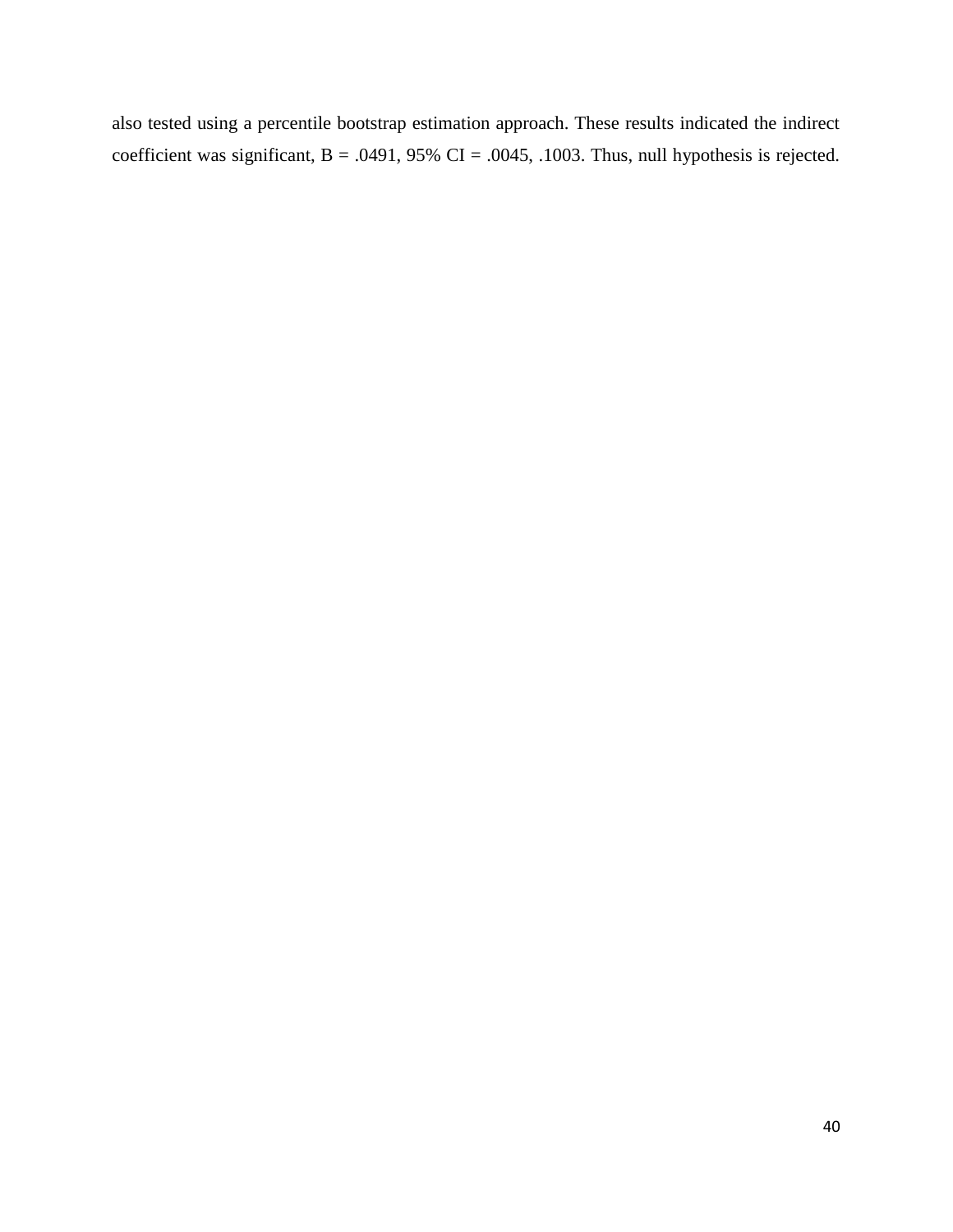| Mediation Results of Stress on Workload and Job Performance |                                      |  |       |             |  |  |
|-------------------------------------------------------------|--------------------------------------|--|-------|-------------|--|--|
| Mediation                                                   | Standardized Indirect LLCI<br>Effect |  |       | <b>ULCI</b> |  |  |
| WKL-Stress-JP                                               | .0283                                |  | .0119 | .0526       |  |  |

Table 4-14

Bias-Corrected bootstrap CI based on 5000 bootstrapping sample 95% Confidence Interval

Mediation was further tested for H<sup>4</sup> to comprehend whether stress mediates the effect of workload on job performance of teachers illustrates that workload significantly predicts stress,  $p = .000$  and stress significantly predicts job performance,  $p = .000$  thereby concluding that stress mediates the relationship. Furthermore, calculating bootstrap also indicates that 0 does not lie within the 95% interval thereby confirming the mediational hypothesis.

## *Summary of Results*

To reiterate, this study claims supervisory support and work life balance are significant predictors of teacher's job performance. In private institutions of Islamabad, teacher's performance improves with the existence of work life balance and supervisory support thereby approving H1 and H2. Workload also had a significant effect on teacher's performance however, the effect was also positive rather than negative as was assumed. Therefore, H3 is not approved. Stress played the role of a mediator between the relationship of workload and job performance as well as work life balance and job performance, thereby supporting H4 and H6. However, stress did not mediate the relationship between supervisory support and performance of teachers so H5 was rejected

## **CONCLUSION**

This study has evaluated the conceptual framework supported by the Conservation of Resources theory and analyzed the impact of work life balance, workload and supervisor support on job performance of teachers working in private educational institutes within the vicinity of Islamabad. This investigation aimed to bridge the gap in the literature by exploring the relationships among supervisor support, workload and work life balance with the mediating effect of stress on job performance of Pakistani teachers. Previous studies have only focused on the impact of workload, work life balance and supervisor support individually with little attention paid to the mediating role of stress and how it can influence the performance of teachers. It was evident that stress acts as a mediator that influences workload and work life balance on teacher's job performance in academic institutes. Work load, supervisor support and work life balance were also strong indicators of performance (Ayub et al.,2018 & Akob, 2016).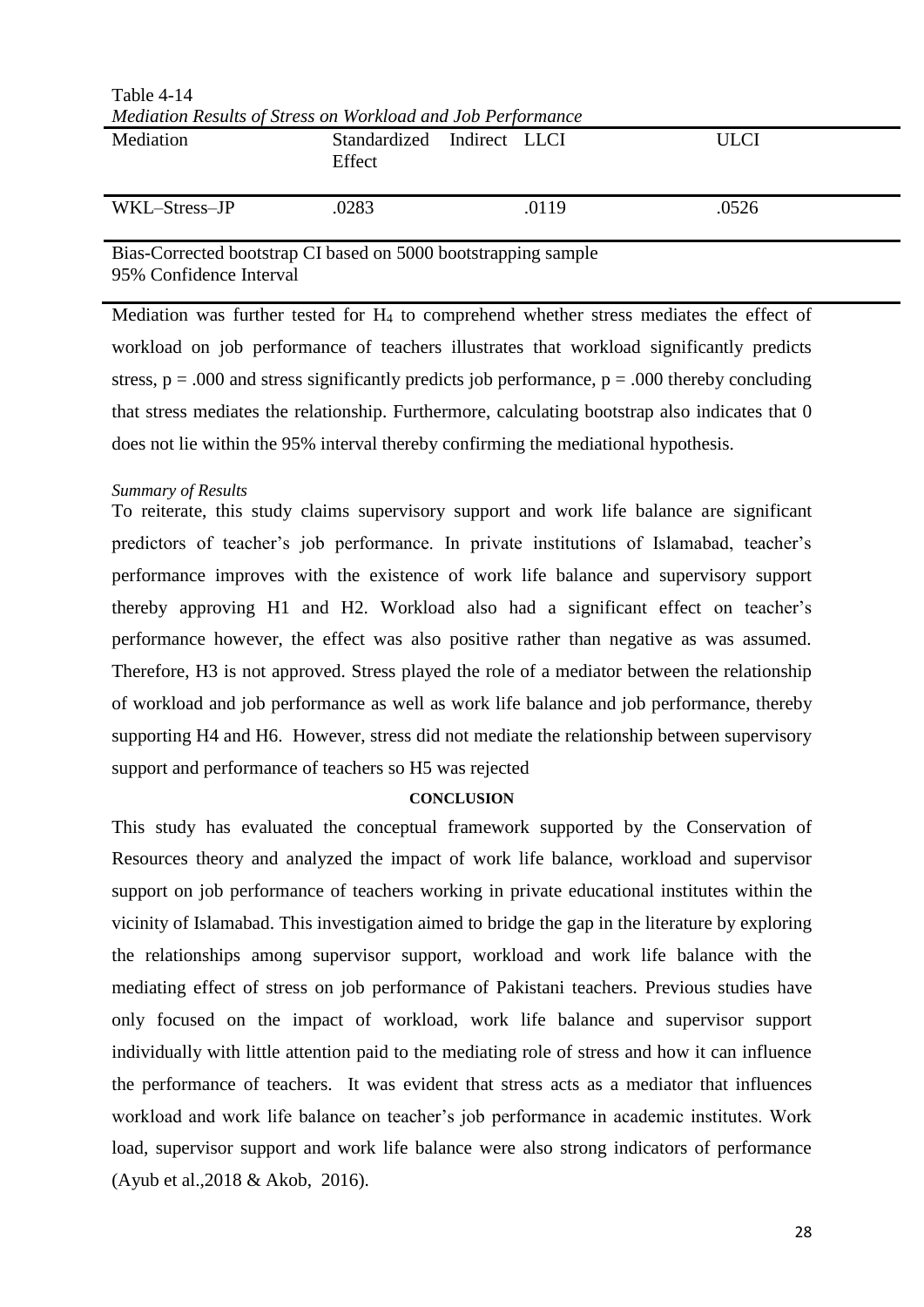These relationships were evaluated after collecting data from teachers working in private schools, colleges, universities and vocational institutions. The findings signify that the model fits the data and four out of six hypotheses were validated. These findings were supported by the Conservation of Resource theory that explores the evolutionary nature of human beings trying to acquire and conserve resources for successful output. Organizations that provide an array of resources such as helpful supervisors or flexible working conditions, buffer the effect of the loss of resources (stress) and enable their employees to perform better and remain positively motivated at the workplace. In fact, individuals employed in supportive organizations are also able to acquire and sustain enough resources to help them overcome unforeseen stressful situations in the future as well.

#### *Future Research*

The future researches may test the model with other performance measures, evaluated by the colleagues, supervisor and students to make the result more comprehensive. Secondly, as the scope of the study was limited to the capital city of Pakistan, future research projects may incorporate other cities and collect longitudinal data to study long term psychological effects of supervisor support, workload and work life balance on performance. Since, private institutions are relatively different from public sector educational institutes, in future, a comparative analysis can be drawn between public and private educational institutions to fully comprehend the context of teachers' performance. Moreover, this research garnered the response rate of 93%, so an inclusion of a larger sampling pool would also assist in making the findings generally applicable.

#### **REFERENCES**

- Ahmed, R.R., Vveinhardt, J., & Ahmad, N. (2016). The impact of working conditions on female teachers' performance in private universities of Karachi. *INTED 2016 Conference, Valencia, Spain.* DOI: 10.21125/inted.2016.0330.
- Ahmed, R.R., Ahmad, M., Vveinhardt, J., & Hemani, K.R. (2016). Determinants of faculty performance of business schools: Empirical evidence from Pakistan. *8th annual International Conference on Education and New Learning Technologies, Barcelona, Spain.*
- Ailaan, A. (2014). The voice of teachers: learning from teachers across Pakistan. 122. 24.
- Akob, M. (2016). Influence Workload, Work Ethic and Job Satisfaction toward Teacher's Performance. *Global Advanced Research Journal of Management and Business Studies*, 5 (7), 172-177. http://garj.org/garjmbs/index.htm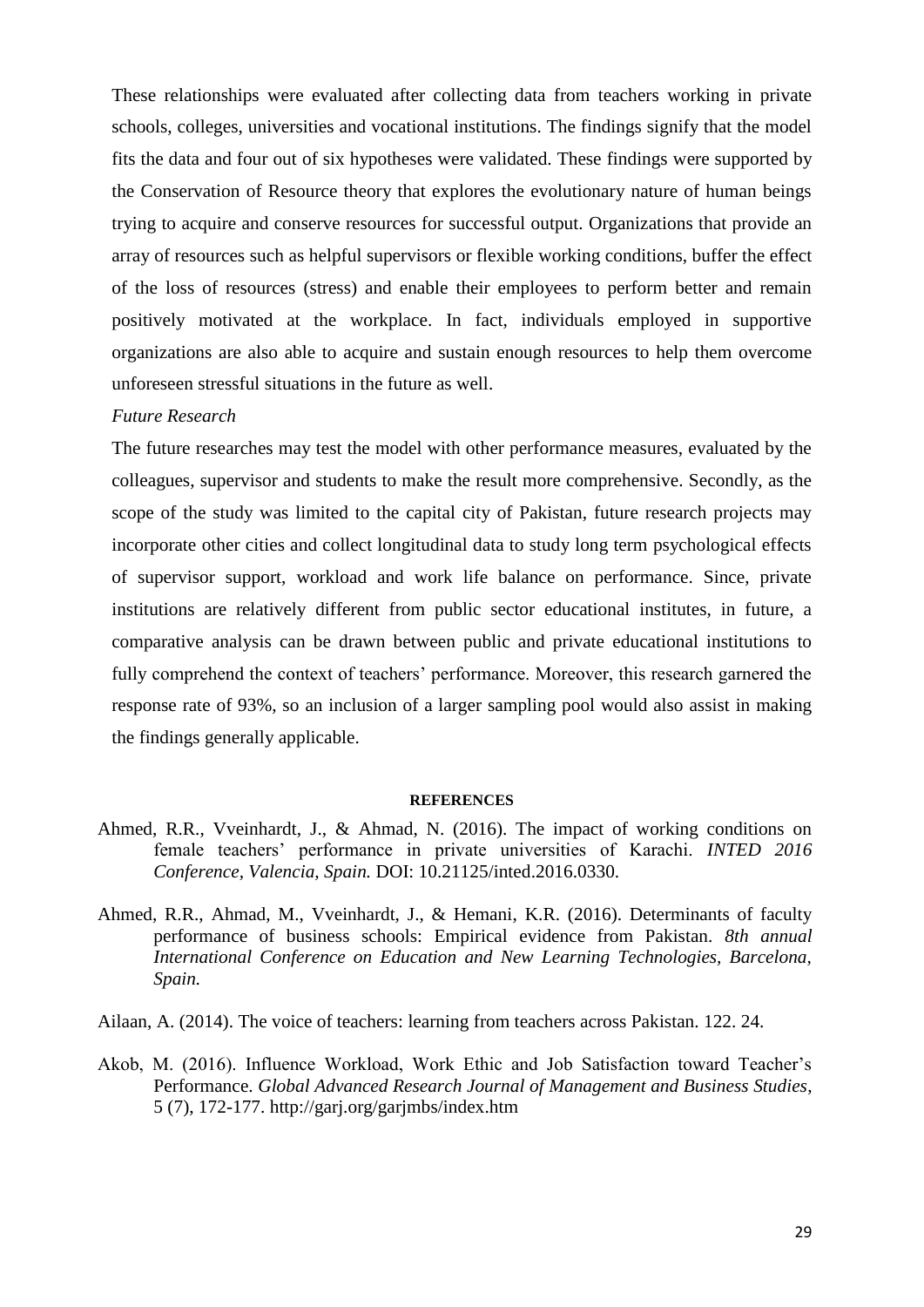- Anandasayanan, S., & Subramaniam, V.A. (2013). Effect of stress on teachers' performance with special reference to Jaffna district schools. *International Conference, University of Sairam.* http://ssrn.com/abstract/2386067
- Antoniou, A., Ploumpi, A., & Ntalla, M. (2013). Occupational Stress and Professional Burnout in Teachers of Primary and Secondary Education: The Role of Coping Strategies. *Scientific Research,* 4 (3).
- Anwar, M., & Shahzad, K. (2011). Impact of work-life conflict on perceived employee Performance: evidence from Pakistan. *European Journal of Economics, Finance and Administrative Sciences*,3.
- Au, W., & Ahmed, P.K. (2016) Relationships between superior support, work role stressors and work-life experience, *Personnel Review*, 45 (4), 782-803. https://doi.org/10.1108/PR-08-2014-0175
- Ayub, A., Hussain, M.A, & Ghulamullah, N. (2018). Causes and impact of work stress on teacher's performance in urban primary schools. *Journal of Research in Social Sciences,* 6 (1), 81-100
- Bano, F., Sultana, B., Bano, Y., & Shafa, M.D. (2012). The nature and impact of teacher stress in the private schools of Gilgit-Baltistan, Pakistan, *International Journal of Academic Research in Progressive Education and Development*,1 (2)
- Behlol, M.G., & Parveen, Q. (2013). Quality of Education and Supervisory Practices in Pakistani Schools. *Asian Journal of Education and e-Learning*, 1 (5)
- Behlol, M.G., Yousuf, M.I., Parveen, Q., Kayani, M.M. (2011) Concept of supervision and supervisory practices at primary level in Pakistan. *International Education Studies,* 4 (4). DOI: 10.5539/ies. v4n4p28 25.
- Borman, W.C., & Motowidlo, S.J. (1997). Task Performance and Contextual Performance: The Meaning for Personnel Selection Research, *Human Performance.* 10(2), 99-109. http://dx.doi.org/10.1207/s15327043hup1002\_3
- Brough, P., & Pears, J. (2004) Evaluating the influence of the type of social support on job satisfaction and work-related psychological wellbeing. *International Journal of Organizational Behaviour*,8(2). [http://www.usq.edu.au/business/research/ijob/default.html.](http://www.usq.edu.au/business/research/ijob/default.html)
- [Bruggen, A.](https://www.emerald.com/insight/search?q=Alexander%20Bruggen) (2015), An empirical investigation of the relationship between workload and performance. *[Management Decision](https://www.emerald.com/insight/publication/issn/0025-1747)*, Vol. 53 No. 10, pp. 2377- 2389. <https://doi.org/10.1108/MD-02-2015-0063>
- Chughati, F.D., & Perveen, U. (2013). A study of teachers' workload and job satisfaction in public and private schools at secondary level in Lahore city, Pakistan. *Asian Journal of Social Sciences & Humanities*, 2(1), 202-214.
- Clement, M. (2017). Why combatting teachers' stress is everyone's job. The Clearing House: A *Journal of Educational Strategies*, 90(4), 135-138. https://doi.org/10.1080/00098655.2017.1323519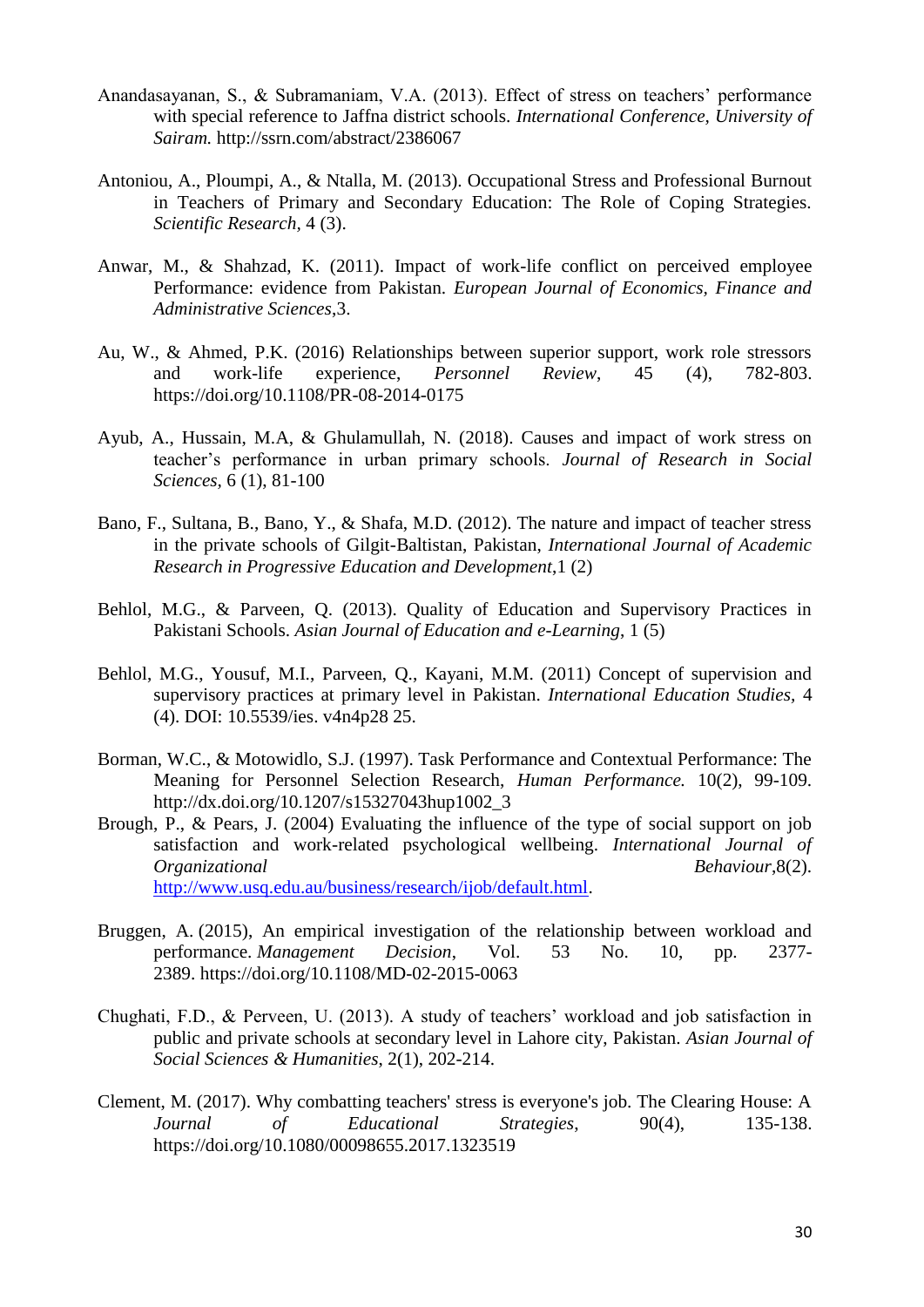- Fatima, N., & Sahibzada, S.A. (2012). An empirical analysis of factors affecting work life balance among university teachers: the case of Pakistan. *Journal of International Academic Research*, 12 (1).
- Ghani, M.Z., Ahmad, A.C., & Ibrahim, S. (2013). Stress among Special Education Teachers in Malaysia. 4th World Conference on Psychology, Counselling and Guidance. *Social and Behavioral Sciences* 114 (13). doi: 10.1016/j.sbspro.2013.12.648
- Giauque, D., Anderfuhren-Biget, S., & Varone, F. (2016). Stress and turnover intents in international organizations: social support and work–life balance as resources, *The International Journal of Human Resource Management*, DOI: 10.1080/09585192.2016.1254105.
- Greenhaus, J. H., Parasuraman, S., & Wormley, W. M. (1990). Effects of race on organizational experiences, job performance evaluations, and career outcomes. *Academy of Management Journal*, 33(1), 64–86. [https://doi.org/10.2307/256352](https://psycnet.apa.org/doi/10.2307/256352)
- Huyghebaert, T., Gillet, N., Beltou, N., Tellier, F., & Fouquereau, E. (2018) Effects of workload on teachers' functioning: A moderated mediation model including sleeping problems and over commitment. *Stress and Health*, 1(11) DOI: 10.1002/smi.2820
- Ismail, A., Suhaimi, F.F, Abu Bakar, R., & Alam, S.S (2013) Job stress with supervisor's social support as a determinant of work intrusion on family conflict. *Journal of Industrial Engineering and Management*, 6 (4). DOI: 10.3926/jiem.858 26.
- Jaspreet Kaur, J. (2017) Work-Life Balance: It's relationship with stress, mental health, life and job satisfaction among employees of private sector banks of Chandigarh and adjoining areas (Mohali and Panchkula). *Scholarly Research Journal for Interdisciplinary Studies,* 3 (37). [https://doi.org/10.21922/s](https://doi.org/10.21922/)rjis.
- Kamran, A., Zafar, S., & Ali, S. (2014). Impact of work-life balance on employees' productivity and job satisfaction in private sector universities of Pakistan. In Xu et al., (eds.), *Proceedings of the Seventh International Conference on Management Science and Engineering Management* (2), Lecture Notes in Electrical Engineering 242, DOI: 10.1007/978-3-642-40081-086.
- Kang, S., Ye, B., Kim, B. et al., (2017). Association between supervisors' behavior and wage workers' job stress in Korea: analysis of the fourth Korean working conditions survey. *Ann of Occup and Environ Med* 29, 43. https://doi.org/10.1186/s40557-017- 0199-3
- Karihe, J.N., Namusonge, G.S., Iravo. (2015). Effects of work relationships' stress factors on the performance of employees in public universities in Kenya. *International Journal of Scientific and Research Publications*, 5 (5).
- Kecklund, G., Beckers, D., Leineweber, C., &Tucker, P. (2017). How does work fit with my life? The relation between flexible work arrangements, work–life balance and recovery from work. In Chmiel et al., (eds), An Introduction to Work and Organizational Psychology: *An International Perspective*, (3rd Edition). John Wiley & Sons
- Khan, A., Yusoff, R.B.M., & Azamb, K. (2014). Factors of Job Stress among university teachers in Pakistan: A conceptual review. *Journal of Management Info*. 2(1), 62-67.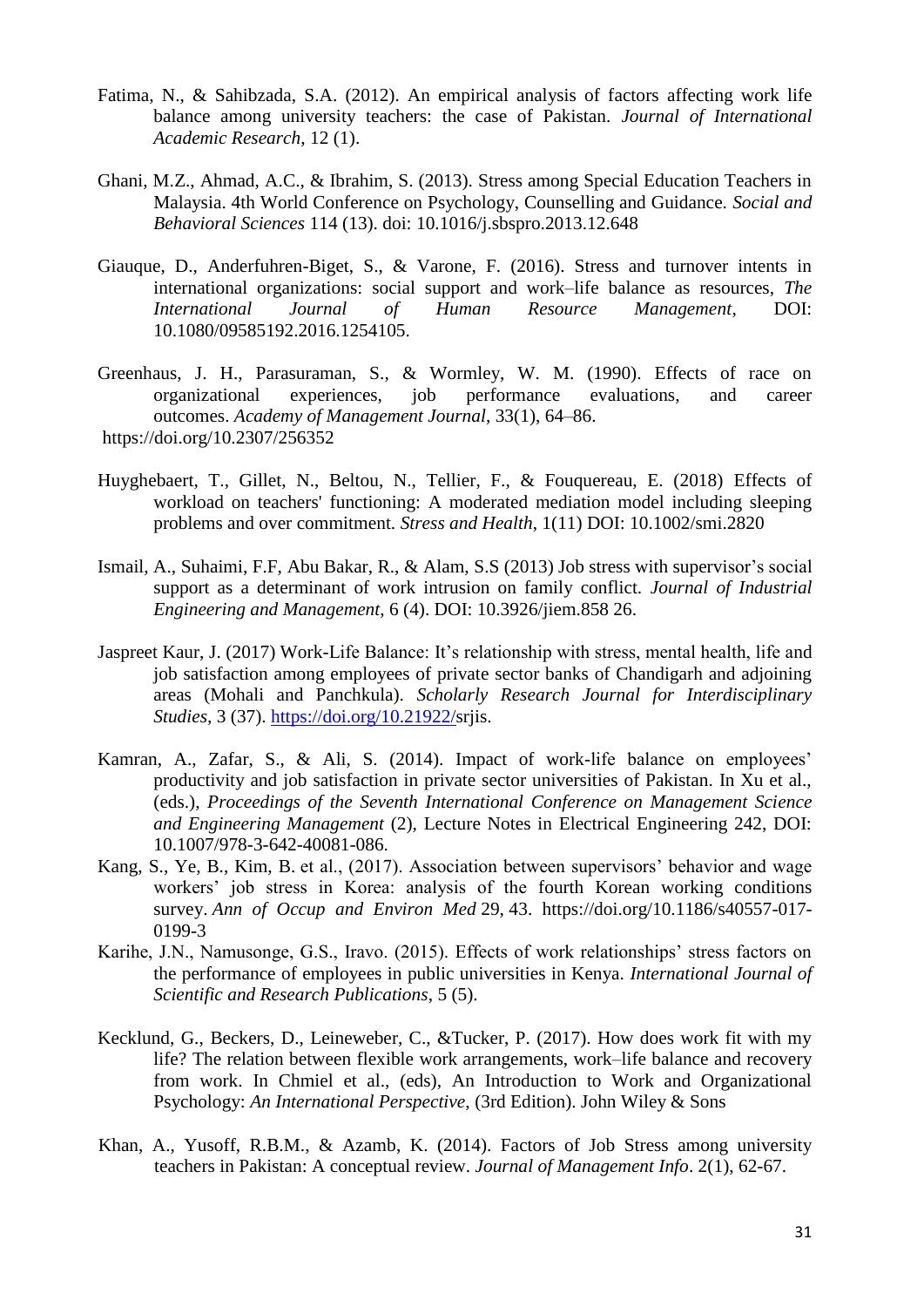[Koubova,](https://www.researchgate.net/scientific-contributions/Veronika-Koubova-2112275287?_sg%5B0%5D=95OUEbL_Zg1BVK4UOcGNsbTZMz4gM9ip6AZ5Cl8T0qYcSC3OykU0iUNv1HBKmI0m67PiACY.R5LI6S3D2G3zAcowBxUC6LTsn_kjyMvftPmWw183iuU3uTGaEuhi45DoZUxRuek-yfSAiQcSriBhE3G_GqqwUg&_sg%5B1%5D=Nk66eucVWG-0h60qbhYk9UY7TY3b6OMWeZS2sIg5o8nVMCfL2otMDyrB1tW3_X2HfmOsuRA.aBrxLL6nRLC88A_VZx-4e7bB4DbDqLMwheE0hHf1Ld6c8QZ1vpsjKjX1ecZaRs3oQA1hzUi80B4eGD4dcNougw) V. & [Buchko,](https://www.researchgate.net/profile/Aaron-Buchko?_sg%5B0%5D=95OUEbL_Zg1BVK4UOcGNsbTZMz4gM9ip6AZ5Cl8T0qYcSC3OykU0iUNv1HBKmI0m67PiACY.R5LI6S3D2G3zAcowBxUC6LTsn_kjyMvftPmWw183iuU3uTGaEuhi45DoZUxRuek-yfSAiQcSriBhE3G_GqqwUg&_sg%5B1%5D=Nk66eucVWG-0h60qbhYk9UY7TY3b6OMWeZS2sIg5o8nVMCfL2otMDyrB1tW3_X2HfmOsuRA.aBrxLL6nRLC88A_VZx-4e7bB4DbDqLMwheE0hHf1Ld6c8QZ1vpsjKjX1ecZaRs3oQA1hzUi80B4eGD4dcNougw) A. A., (2013) Life-work balance: Emotional intelligence as a crucial component of achieving both personal life and work performance. *Management Research Review*. 36(7). DOI: [10.1108/MRR-05-2012-0115](http://dx.doi.org/10.1108/MRR-05-2012-0115)

,

- Kourmousi, N., Darviri, C., Varvogli, L., & Alexopoulos, E.C. (2015). Teacher Stress Inventory: validation of the Greek version and perceived stress levels among 3,447 educators. *Psychology Research and Behavior Management.*
- Lambert, E. G., Minor, K.I., Wells, J.B., & Hogan, N.L. (2015). Social support's relationship to correctional staff job stress, job involvement, job satisfaction, and organizational commitment. *The Social Science Journal*. http://dx.doi.org/10.1016/j.soscij.2015.10.001
- Lu, C., Du, D., & Xu, X. (2016). What differentiates employees' job performance under stressful situations: the role of general self-efficacy, *The Journal of Psychology*, DOI: 10.1080/00223980.2016.1203277 27.
- Madadzadeh, M., Barati, H., &Ahmadi Asour, A. (2018). The association between workload and job stress among nurses in Vasei hospital, Sabzevar city, Iran, in 2016. JOHE. Journal of Occupational Health and Epidemiology, 7(2)
- Mahajar, A. J. & Yunus, J. M., (2017) The Relationship and Effect of Role Overload, Role Ambiguity, Work-Life Balance and Career Development on Work Stress among Call Center Executives of Business Process Outsourcing (BPO) in Selangor. *International Journal of Trend in Scientific Research and Development (IJTSRD), ISSN: 2456-6470,* Volume-2 Issue-1, pp.1466-1473, <https://www.ijtsrd.com/papers/ijtsrd8273.pdf>
- Mansour, S., & Tremblay, D.G. (2016). Workload, generic and work–family specific social supports and job stress: mediating role of work-family and family-work conflict. *International Journal of Contemporary Hospitality Management*, 28 (8). http://dx.doi.org/10.1108/IJCHM-11-2014-0607
- Mendis, M.D.V.S., & Weerakkody, W.A.S. (2017). The impact of work life balance on employee performance with reference to telecommunication industry in Sri Lanka: A mediation model. *Kelaniya Journal of Human Resource Management*, 12 (1). http://doi.org/10A038/kjhrm.v12i1A2
- Morgan, D.W., & Krejcie, R.V. (1970) Determining sample size for research activities. *Educational and Psychological Measurement*, 30, 607-601.
- National Education Policy, 2017. *Ministry of Federal Education and Professional Training*. Government of Pakistan. Islamabad.
- National Education Management Information System. (2017). Pakistan Education Statistics 2016-17, (AEPAM Publication), 280.
- Omolayo, B.O., & Omole, O.C. (2013). Influence of Mental Workload on Job Performance. *International Journal of Humanities and Social Science*, 3 (15).
- Pervez, S., & Hanif, R. (2003). Levels and sources of work stress among school teachers. *Pakistan Journal of Psychology Research*, 18 (3-4), 97-108.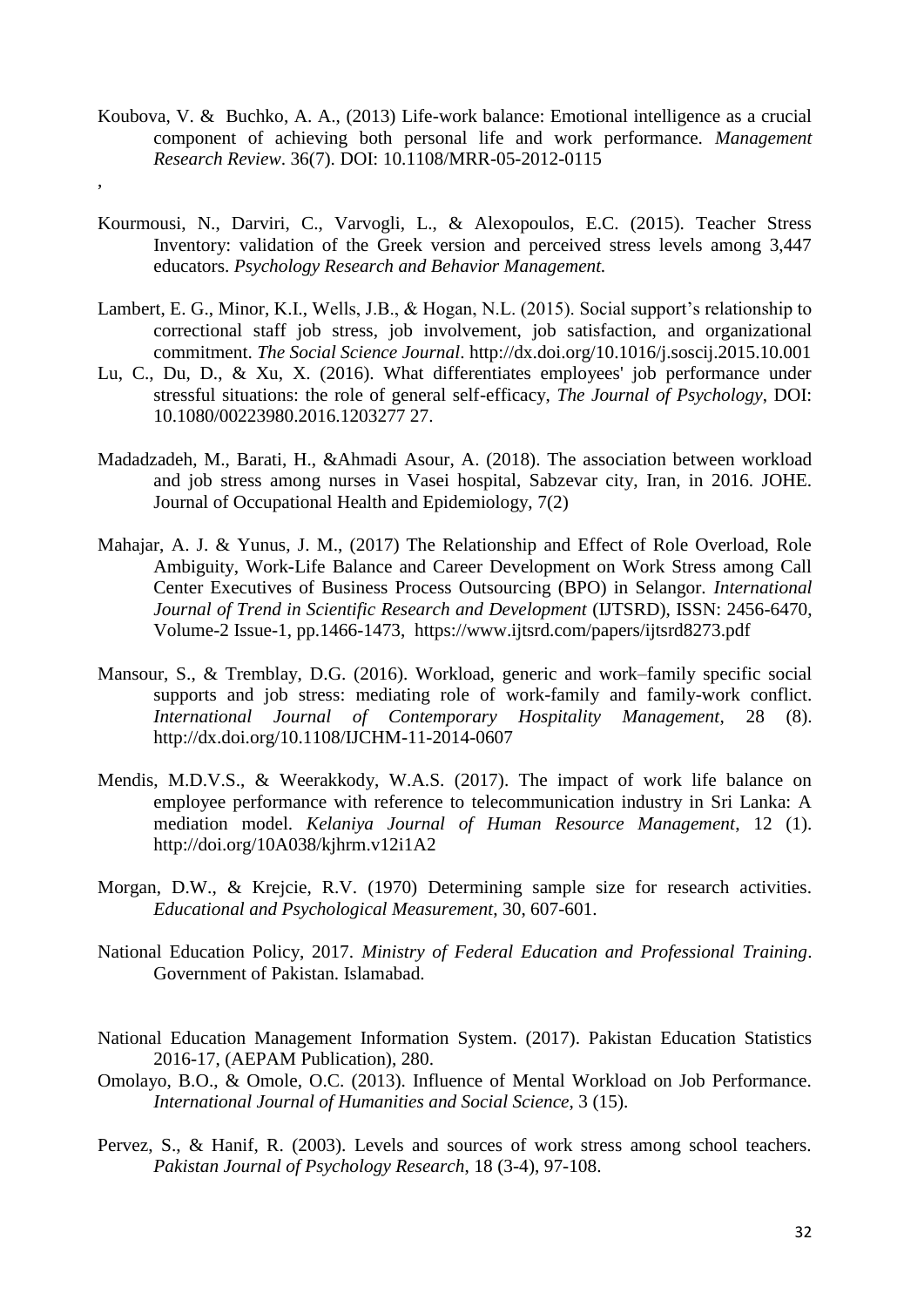- Poisat, P., Mey, M., & Theron, A. (2014). Supervisory Support Key to Female Career Satisfaction. *Mediterranean Journal of Social Sciences*, MCSER Publishing, Rome-Italy, 5 (10). Doi:10.5901/mjss. 2014.v5n10p11.
- Punia, V., & Kamboj, M. (2013). Quality of work-life balance among teachers in higher education institutions. *Learning Community*, 4(3), 197-208. 28.
- Ramawickrama, J., Pushpakumari, D., & Opatha, H.H.D.N.P. (2017). A Synthesis towards the Construct of Job Performance. *International Business Research*, 10 (10). https://doi.org/10.5539/ibr.v10n10p66
- Reilly, E., Dhingra, K., & Boduszek, D. (2014). Teachers' self-efficacy beliefs, self-esteem, and job stress as determinants of job satisfaction. *International Journal of Educational Management*, 28 (4), 365-378. https://doi.org/10.1108/IJEM-04-2013-0053
- Rotundo, M., & Sackett, P.R. (2002). The relative importance of task, citizenship, and counterproductive Performance to global ratings of job performance: A policycapturing approach. *Journal of Applied Psychology*, 87(1), 66–80.
- Saleem, S., & Amin, S. (2013). The Impact of Organizational Support for Career Development and Supervisory Support on Employee Performance: An Empirical Study from Pakistani Academic Sector. *European Journal of Business and Management*, 5 (5).
- Sarwar, S., Aslam, H.D., & Rasheed, M.I. (2012). Hindering factors of beginning teachers' high performance in higher education Pakistan. *International Journal of Educational Management*, 26 (1), 27-38. doi.org/10.1108/095135412194365.
- Shabbir, B., & Naqvi, R. (2017) Impact of workload and job complexity on employee job performance with the moderating role of social support and mediating role of job stress: a study of travel agencies in Rawalpindi, Islamabad and AJK. *Accounting and Marketing*, 6 (1) doi:10.4172/2168-9601.1000214.
- Shkëmbi, F., Melonashi, E., & Fanaj, N. (2015). Workplace stress among teachers in Kosovo. *SAGE Open*. DOI: 10.1177/2158244015614610
- Singh, I., & Jain, M. (2015). Impact of stress on job performance of faculty members in private universities of Punjab. *Scholarly Research Journal for Interdisciplinary Studies*, 3(21).
- Soomro, A.A., Breitenecker, R.J., Shah, S.A.M. (2018). Relation of work-life balance, workfamily conflict and family-work conflict with the employee performance-moderating role of job satisfaction. *South Asian Journal of Business Studies*, [https://doi.org/10.1108/SAJBS-02-2017-0018 29.](https://doi.org/10.1108/SAJBS-02-2017-0018%2029)
- The World Bank. (2020). Government expenditure on education, total (% of GDP). *United Nations Educational, Scientific, and Cultural Organization (UNESCO) Institute for Statistics*. DOI: https://data.worldbank.org/indicator/SE.XPD.TOTL.GD.ZS.
- Yang, T., Shen, Y., Zhu, M., Liu, Y., Deng, J., Chen, Q., & See, L.C. (2015). Effects of Co-Worker and Supervisor Support on Job Stress and Presenteeism in an Aging Workforce: